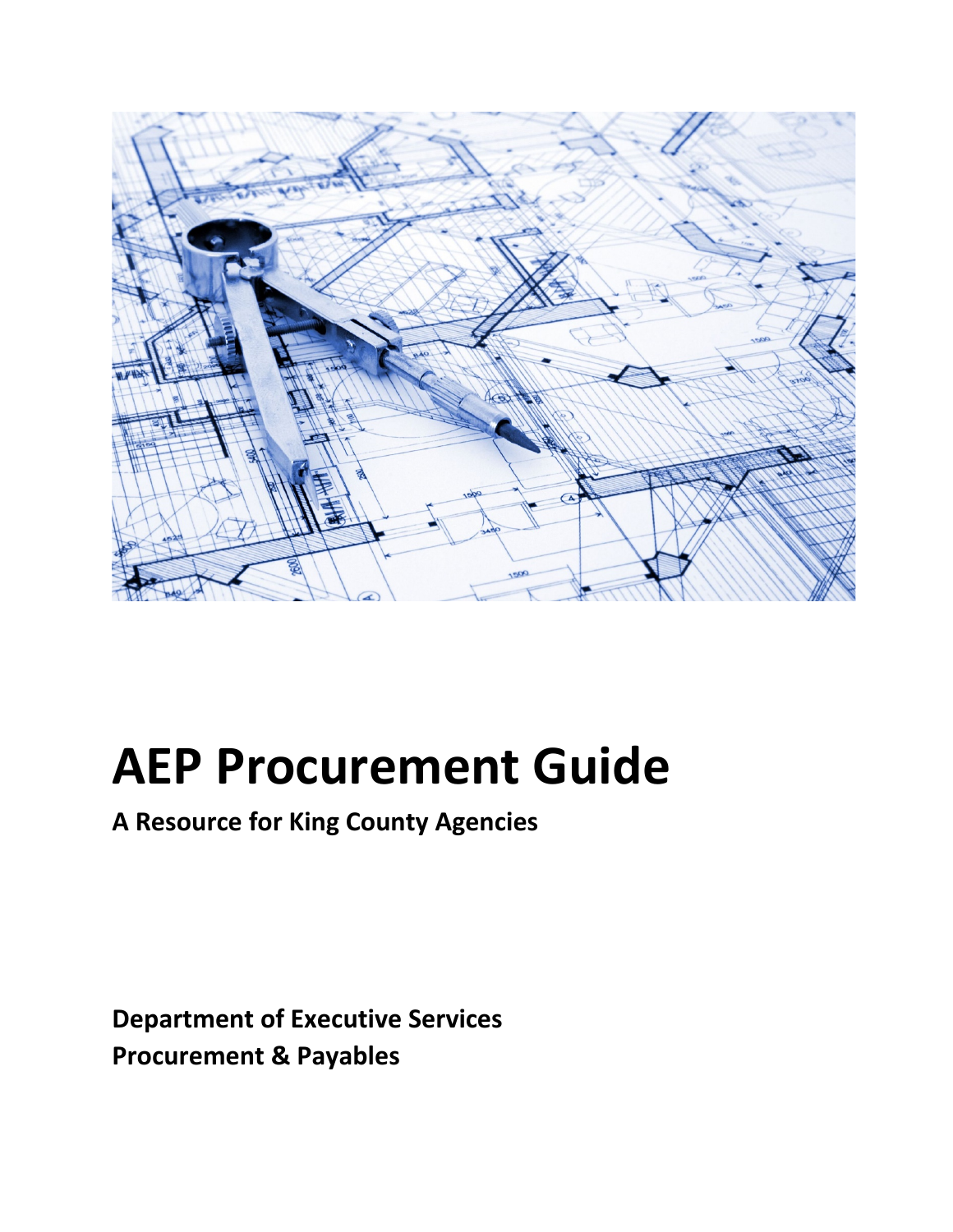# **Table of Contents**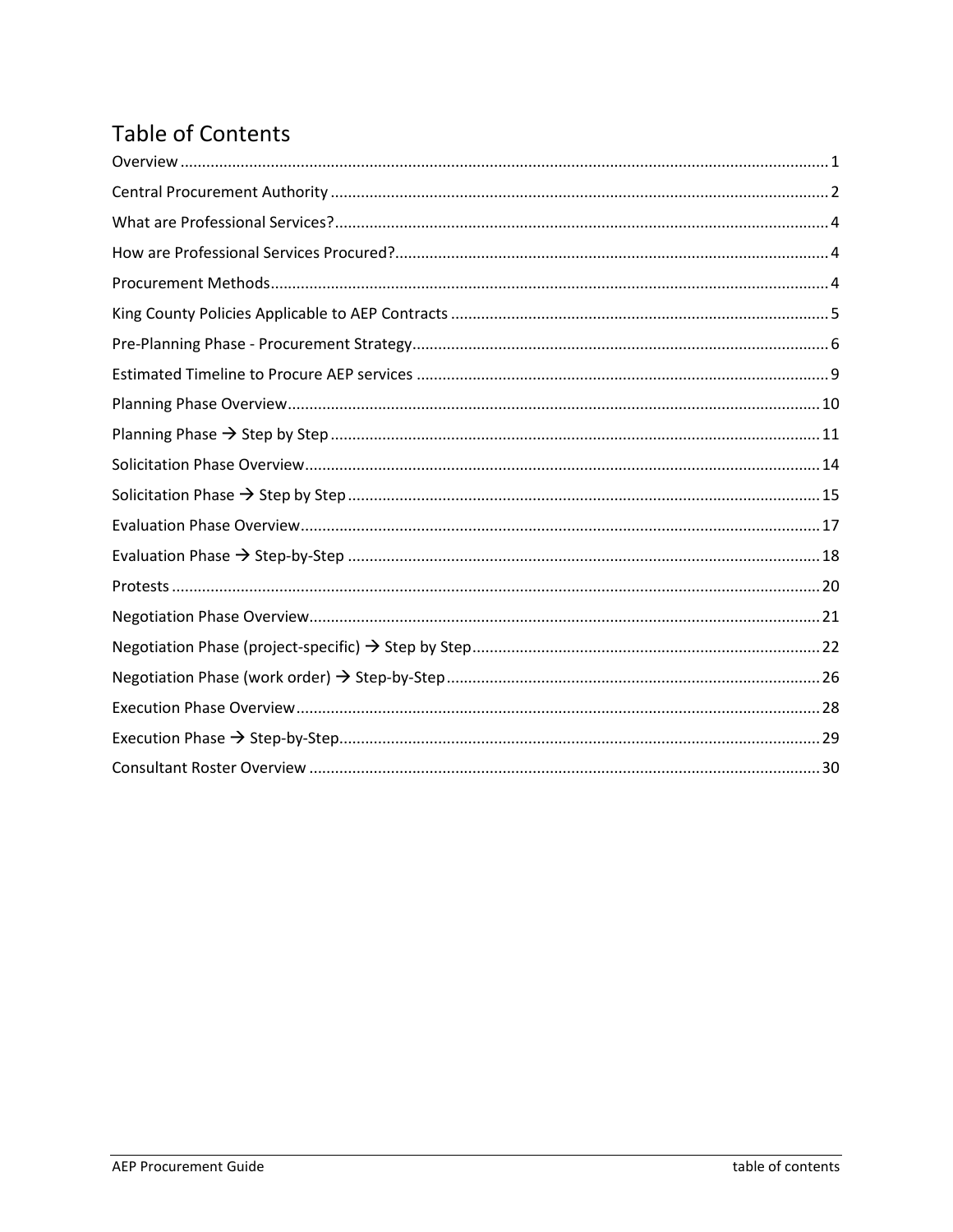# <span id="page-2-0"></span>**Overview**

The purpose of this manual is to provide step by step instructions to Implementing Agencies (IA) on the procurement process for architecture, engineering and professional (AEP) services contracts. It includes best practices, standard practices, and links to the required templates to complete an AEP capital project procurement.

The manual is organized by procurement phase. Each phase includes an overview followed by step by step instructions and links to the required resources.

### **Action Items**

 $IA$ Implementing Agency (IA) action items throughout this document are denoted by this symbol.

PP Procurement & Payables (P&P) action items throughout this document are denoted by this symbol.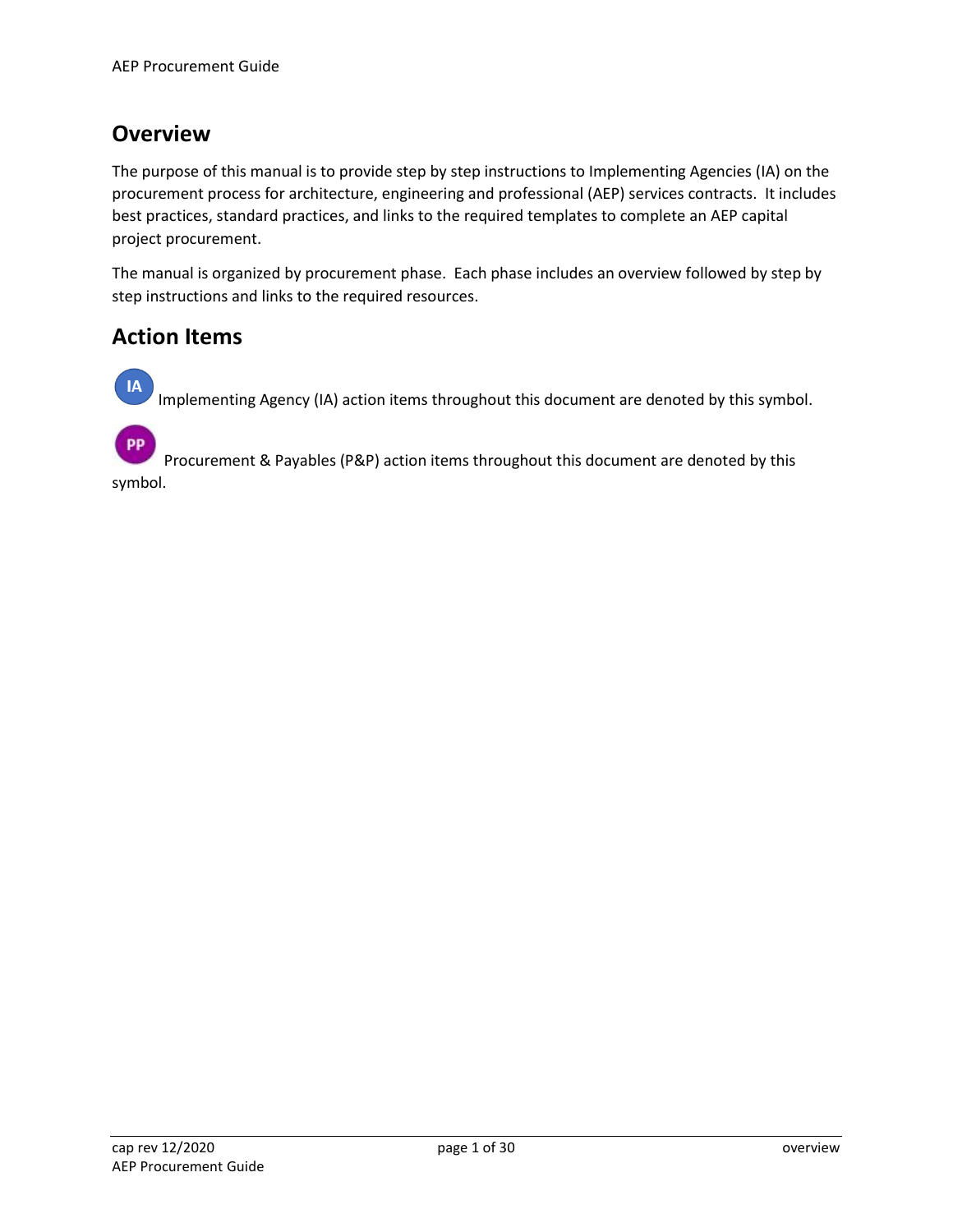# <span id="page-3-0"></span>**Central Procurement Authority**

[Chapter 2.93 \(Procurement\)](https://www.kingcounty.gov/council/legislation/kc_code/05_Title_2.aspx) of the King County Code establishes Procurement & Payables (P&P) (formerly known as Procurement & Contract Services Section) as the County's central procurement authority to:

- ensure open, fair, and competitive procurement processes;
- establish a procurement system of quality and integrity;
- maximize the purchasing value of public funds; and
- administer the County's procurements to maximize economies of scale, consistency in County practices, and accountability procedures.

P&P's procurement authority applies to the procurement of tangible personal property, services, professional services, technical services, and public work. Except where exempt by state law, county ordinance or executive policy, county procurement shall be administered through the Procurement and Payables section.

[Chapter 2.93.020 \(Authorization\)](https://www.kingcounty.gov/council/legislation/kc_code/05_Title_2.aspx) authorizes the Chief Procurement Officer to:

• take all actions necessary and appropriate to implement the policies and provisions in chapter 2.93, and to promulgate such rules, regulations and guidelines as the Chief Procurement Officer deems necessary to carry out the purposes or provisions of chapter 2.93.

In order to carry out the duties enumerated above, P&P established standard templates, guidelines, and boilerplate to efficiently and consistently administer the procurement process. Implementing Agencies are required to use the resources provided by P&P and comply with P&P's standard processes when procuring capital project contracts. Internally, P&P developed standard work to guide Contract Specialists in order to provide consistent and efficient customer service to Implementing Agencies and establish a baseline of performance standards.

P&P posts guidelines and templates to SharePoint for Agencies:

- $\checkmark$  [AEP Collaboration](https://kc1.sharepoint.com/teams/FBOD/CC/aep/SitePages/Home.aspx)
- $\checkmark$  [Construction Collaboration](https://kc1.sharepoint.com/teams/FBOD/CC/constr/SitePages/Home.aspx)
- $\checkmark$  [Project Control Office](https://kc1.sharepoint.com/teams/FBOD/CC/pco/SitePages/Home.aspx)

To see how we're organized, view the P&[P Organization Chart](https://kc1.sharepoint.com/sites/DES/FBOD/procurement/Documents/documents/pnp-photo-org-chart.pdf)

**Upcoming Capital Projects** – P&P posts an updated list of [Upcoming Capital Projects](https://www.kingcounty.gov/depts/finance-business-operations/procurement/for-business/upcoming-contracts.aspx) to the P&P website for the consultant and contractor communities to help them plan for our work and to increase competition on County contracts. Every quarter, P&P emails a request to Implementing Agencies to provide their list of upcoming capital projects by the  $15<sup>th</sup>$  of the month following the end of each quarter via SharePoint.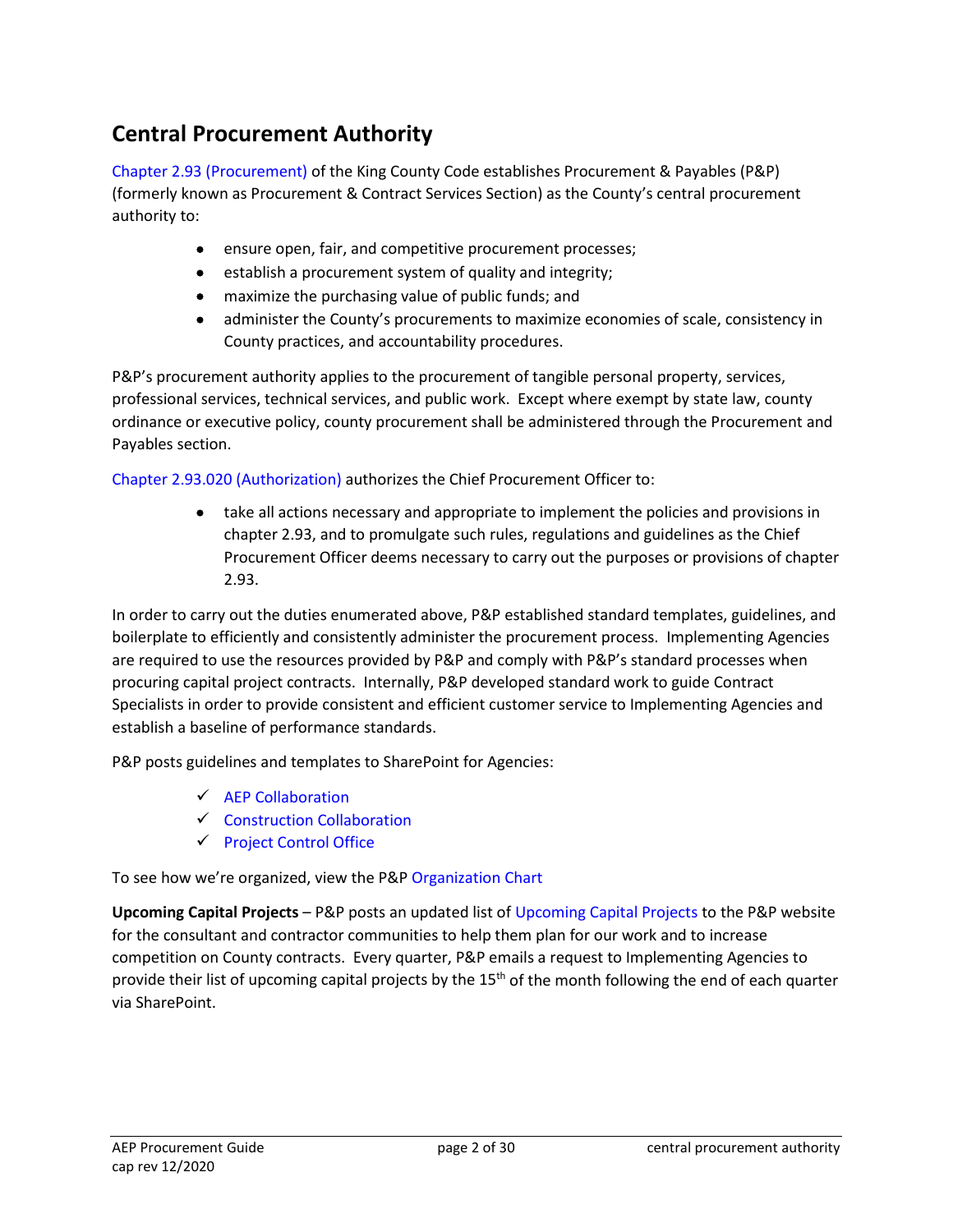# **Step 1 – Update the Upcoming Capital Projects List on SharePoint**

In lieu of emailing their response, agencies can update the [Upcoming Capital Projects List p](https://kc1.sharepoint.com/:x:/r/teams/FBOD/CC/pco/_layouts/15/Doc.aspx?sourcedoc=%7B52F95E5A-BCF4-44AD-8CE4-DDD1DA4EBDD2%7D&file=Upcoming%20Capital%20Projects%20List.xlsx&action=default&mobileredirect=true&cid=6a44b98c-ff6f-4c4f-a3a3-af28fd1db40a)osted to SharePoint.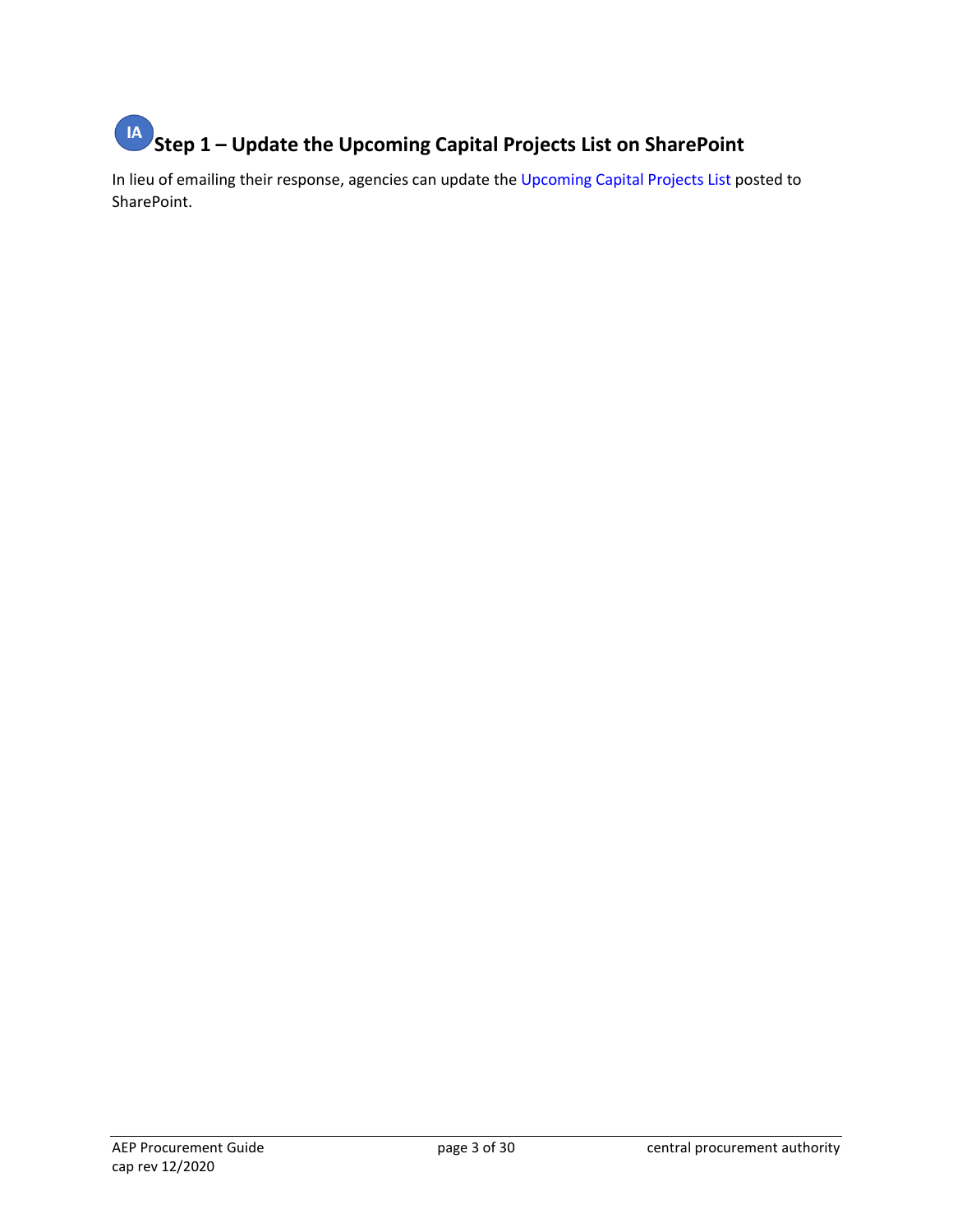# <span id="page-5-0"></span>**What are Professional Services?**

King County Code defines professional services as those services provided by licensed or certified individuals or consulting firms associated with either the development, design or construction, or any combination thereof, of a public works or real property project.

More broadly, they are defined as services rendered by any person, other than an employee of the agency, within the scope of the general definition of professional practices in the following chapters of the Revised Code of Washington: [RCW 18.08](http://app.leg.wa.gov/rcw/default.aspx?cite=18.08) (architecture), [RCW 18.43](https://app.leg.wa.gov/rcw/default.aspx?cite=18.43) (engineers and land surveyors), and [RCW 18.96](https://app.leg.wa.gov/rcw/default.aspx?cite=18.96) (landscape architects). State licenses and certifications are required in these professions.

# <span id="page-5-1"></span>**How are Professional Services Procured?**

[RCW 39.80.010](https://app.leg.wa.gov/RCW/default.aspx?cite=39.80.010) mandates that government agencies use a qualifications-based selection method when procuring architectural and engineering services (architects, engineers, land surveyors); the federal counterpart is the Brooks Act. However, when procuring professional services where the provision of those services are not provided by those defined in RCW 18.08, 18.43, 18.96, price may be used as an evaluation criterion. P&P establishes and administers the procurement process for professional services including guidelines, templates, and best practices for Implementing Agencies to follow.

# <span id="page-5-2"></span>**Procurement Methods**

**Request for Proposals** - The County advertises Requests for Proposals for professional services pursuant to [RCW 39.80.030.](https://app.leg.wa.gov/RCW/default.aspx?cite=39.80.030) The County's official newspaper is the Seattle Times; the County also advertises in the Daily Journal of Commerce, the Seattle Medium, and the Minority to outreach to small businesses. Procurement & Payables posts all advertised professional services contracting opportunities to the County's E-Procuremen[t Solicitations Abstract](https://fa-epvh-saasfaprod1.fa.ocs.oraclecloud.com/fscmUI/faces/NegotiationAbstracts?prcBuId=300000001727151&_afrLoop=12867063611903252&_afrWindowMode=0&_afrWindowId=gd86m7ld0&_adf.ctrl-state=sa1k99f39_1&_afrFS=16&_afrMT=screen&_afrMFW=1320&_afrMFH=722&_afrMFDW=1536&_afrMFDH=864&_afrMFC=8&_afrMFCI=0&_afrMFM=0&_afrMFR=120&_afrMFG=0&_afrMFS=0&_afrMFO=0) website. The County may award multiple work order contracts from a single RFP as long as the RFP specifies the County's intent to do so. If an IA requests to award multiple contracts from one solicitation the County must specify in the RFP how work orders will be assigned to selected consultants.

**Consultant Roster** – Professional services contracts estimated to cost \$500,000 or less may be solicited using the King County Consultant Roster. Consultant Roster Request for Proposals (RFPs) are not advertised to the public, rather, approved Consultant Roster firms are invited to propose. Implementing Agencies may award multiple work order contracts from a single RFP so long as the RFP specifies the County's intent to do so. Consultant Roster parameters:

- $\checkmark$  Estimated to cost \$500,000 or less
- $\checkmark$  King County funded
- $\checkmark$  Each invitation must include at least one SCS firm, if an SCS firm is approved in the solicited NAICS code

**Declaration of Emergency** - If the County Executive proclaims an emergency in accordance with [Chapter](https://www.kingcounty.gov/council/legislation/kc_code/15_Title_12.aspx)  [12.52 \(Emergency Powers\),](https://www.kingcounty.gov/council/legislation/kc_code/15_Title_12.aspx) the Executive may waive the requirements o[f Chapter 2.93 \(Procurement\)](https://www.kingcounty.gov/council/legislation/kc_code/05_Title_2.aspx) in order to procure architecture and engineering services as expeditiously as possible to address the emergency conditions. The signed Declaration of Emergency shall be provided to P&P and retained in the IA project file.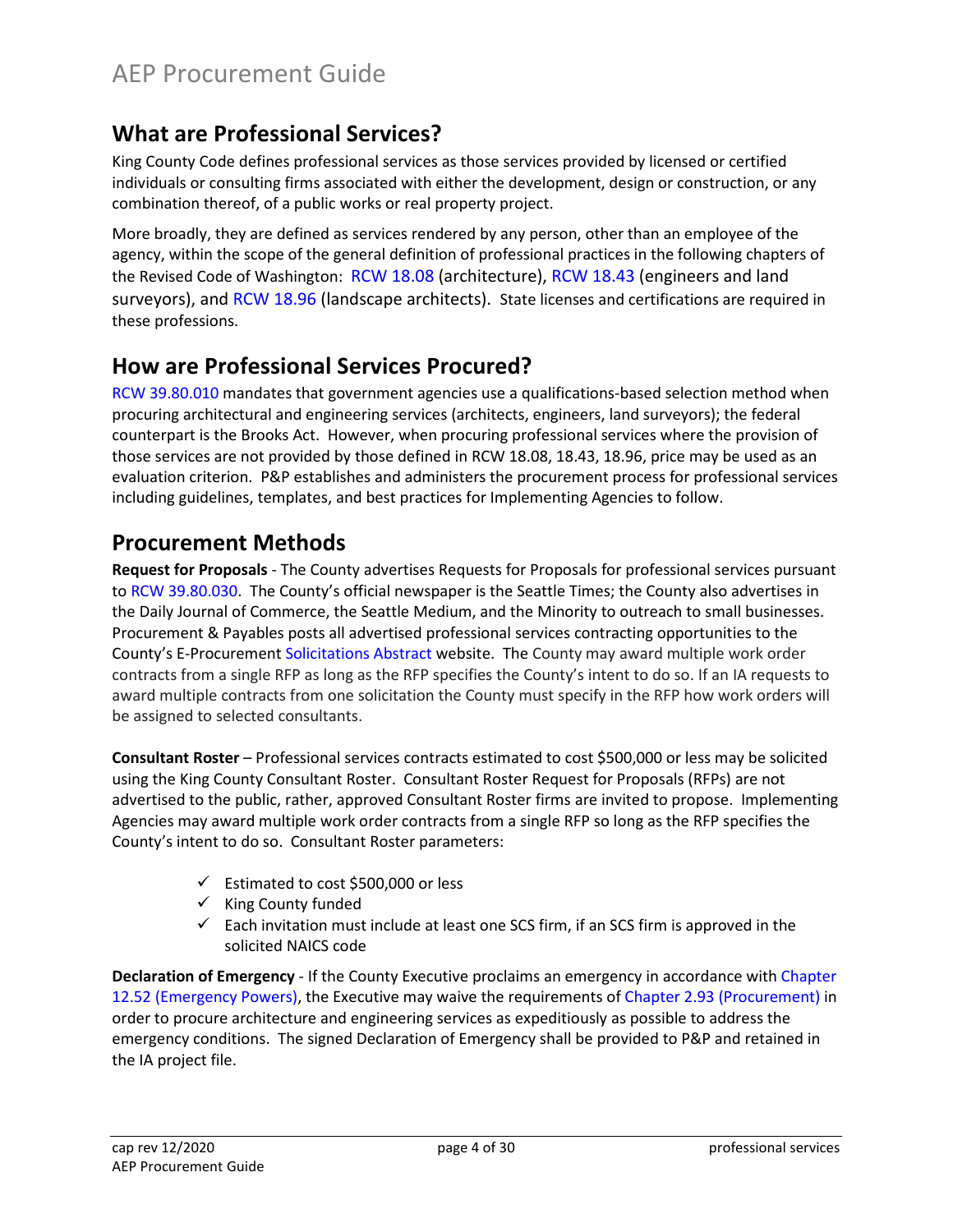# <span id="page-6-0"></span>**King County Policies Applicable to AEP Contracts**

CON 7-27 (General Procurement) establishes uniform guidance, encourages competition through open and transparent procurement, and ensures consistency, efficiency, and transparency of conducting business with third-party vendors.

CON 7-25 (AEP Contracts) establishes the policies for the procurement and administration of architecture, engineering, and professional services contracts. In addition, it establishes the requirement for performing a Cost Analysis for all professional services contracts with a value greater than \$500,000 (other than lump sum) by Procurement & Payables to ensure the proposed costs are fair and reasonable. The following cost elements are evaluated as part of the Cost Analysis:

- 1. Direct Rates
- 2. Billing Rates
- 3. Overhead Rates
- 4. Other Direct Costs
- 5. Profit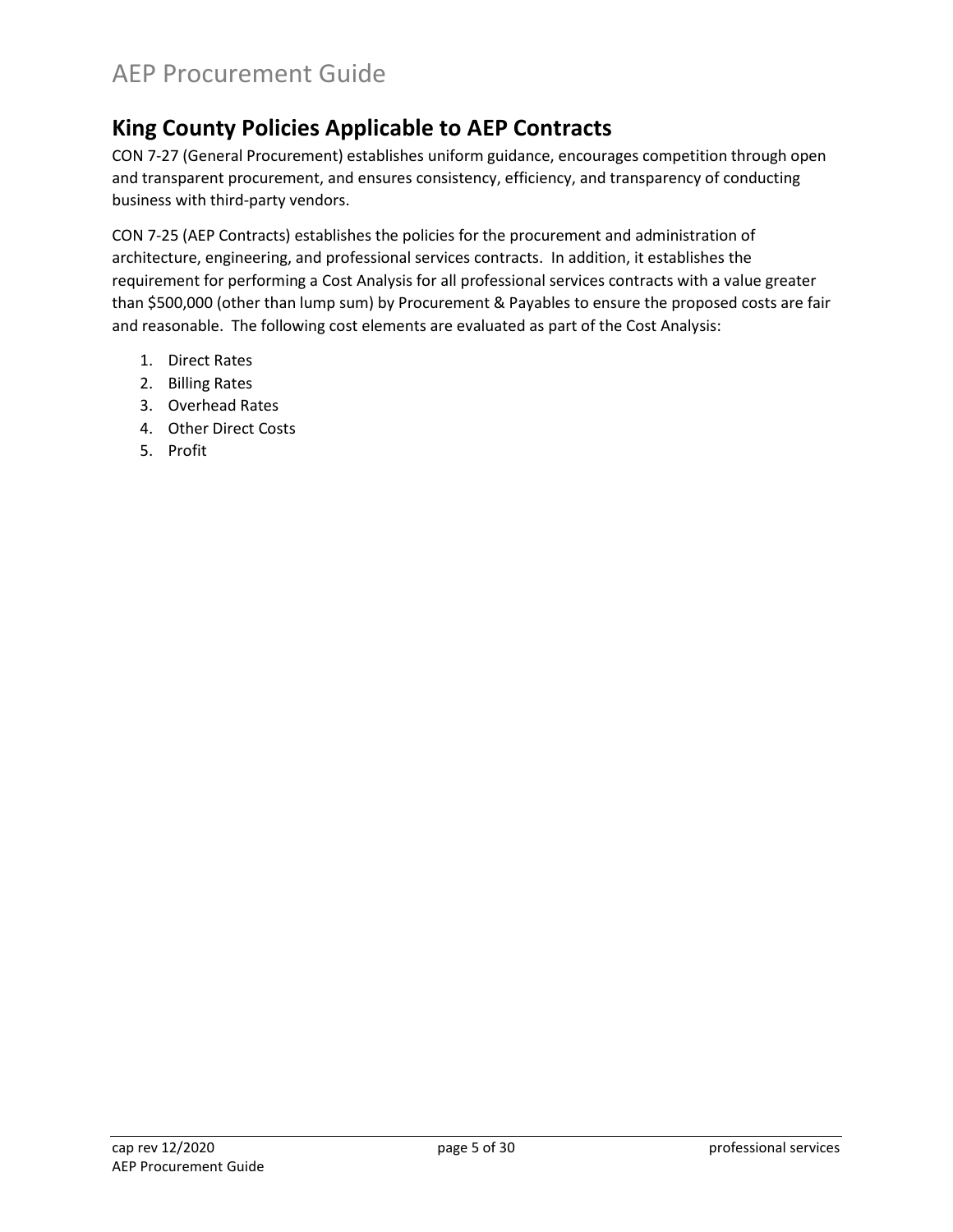bdcc risk mgmt draft SOW draft evaluation criteria prepare RFP for advertisement

<span id="page-7-0"></span>

interviews notice of intent to award debriefs

refinement develop level of effort contract authorization memo

**Purpose:** The purpose of the pre-planning phase is to develop a procurement strategy, select the contract type, procurement method, and may include addressing the following issues:

- **Equity and Social Justice** Are there specific [equity and social justice](https://kingcounty.gov/depts/dnrp/solid-waste/programs/green-building/county-green-building/equity-social-justice.aspx) goals you are trying to achieve with this contract? Is this work an opportunity to use the Consultant Roster and target SCS firms?
- $\checkmark$  **Contract Phasing** Should this be a single or multi-phased contract?

addenda & clarifications proposal submittal

- $\checkmark$  Conflict of Interest Have other consultants performed work on this project? Do they have an unfair competitive advantage? Have studies or Technical Memoranda been produced by other consultants?
- $\checkmark$  Competition Are you concerned with receiving only a few proposals for this work? Does the scope of work likely entail higher insurance requirements? Will these insurance requirements limit proposers' ability to obtain insurance and discourage them from proposing? Does the site or project have a long history of working with only a few prime consultants?
- **Schedule** Does the funding source impose scheduling constraints? Does the contract need to be coordinated with a construction contract or other stakeholders?
- $\checkmark$  Sustainability What is the best way to incorporate the sustainability requirements the Green [Building Ordinance](https://kingcounty.gov/%7E/media/depts/dnrp/solid-waste/green-building/documents/green-building-ordinance-2013.ashx?la=en) mandates?
- **Funding**  Does this contract include external funding sources that impose additional requirements?

#### **AEP Contract Types**

**Consultant Roster Contract** - A Consultant Roster contract may be a project-specific or work order contract, as defined below.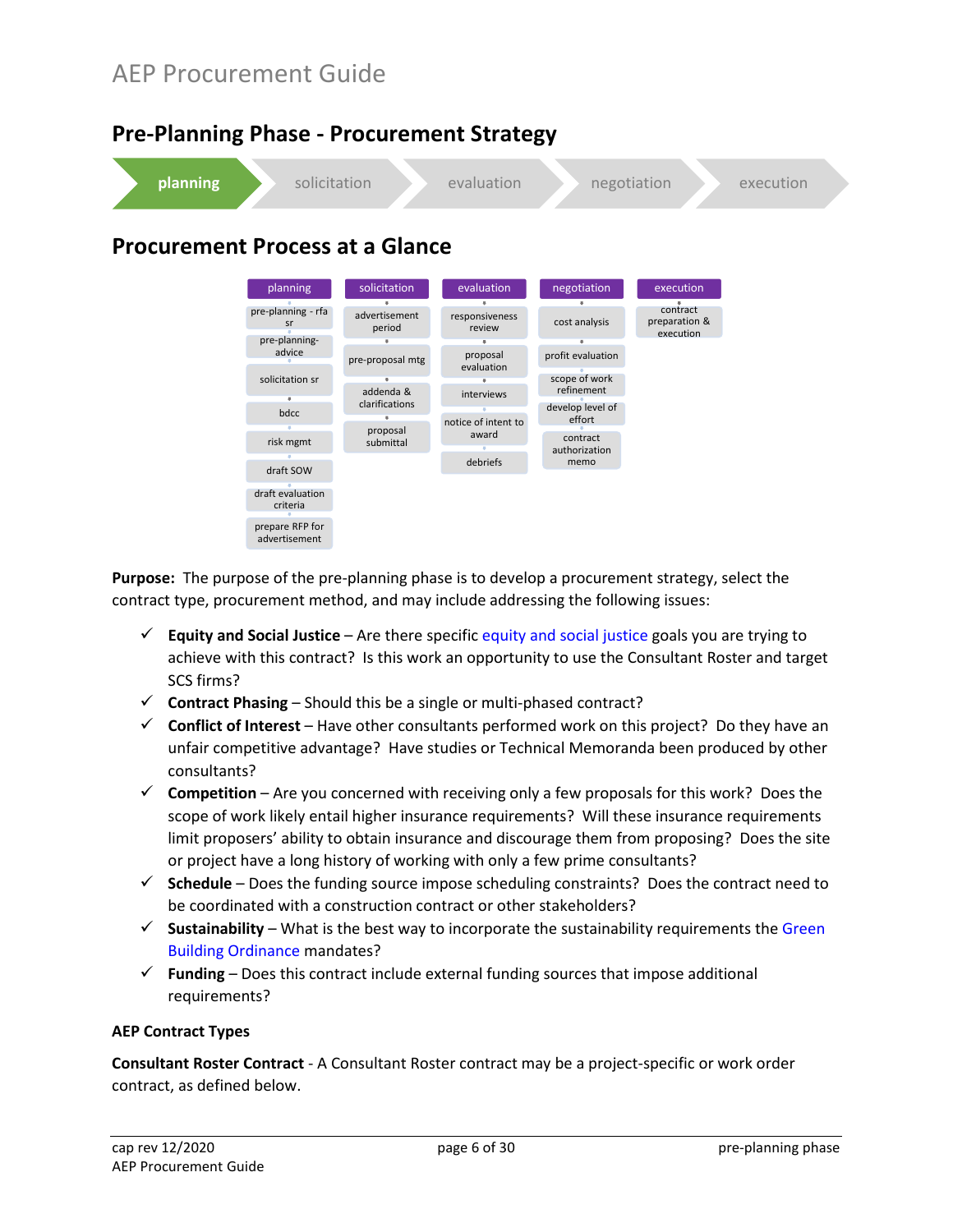**Project-Specific Contract** - A project-specific contract is defined as a contract to complete a defined Scope of Work for a maximum Total Price specified in the signed Agreement, that contains a maximum Not-to-Exceed (NTE) Total Price provision, which shall be on a cost-plus-fixed-fee basis (unless using the King County Consultant Roster lump sum option) but not to exceed a total price. Project-specific contracts may be single or multi-phased as specified in the RFP. Project-specific contracts shall include a Project Schedule and specify a completion date for services provided.

**Work Order Contract** - A work order contract is defined as a master agreement to complete multiple, small, discrete work elements, for a limited duration when the details of the actual work cannot be clearly defined prior to the execution of the master agreement. The work is implemented via execution of individual work orders. Work Order contracts shall contain a maximum Not-to-Exceed Total Price up to \$1,000,000 with no guaranteed minimum work issued to the Consultant. A work order contract may exceed \$1,000,000 at the request of an IA if they provide written justification and the P&P Supervisor approves the exception. Individual work orders shall not exceed \$150,000. Individual work orders may exceed the \$150,000 threshold if the IA obtains written approval from their Director and the P&P Supervisor. The Period of Performance for Work Order contracts is two years or until the funds are expended. Contracts may be extended for one additional one-year option or until the funds are expended - whichever occurs first. The Work Order Agreement boilerplate includes options for cost plus fixed fee work orders or lump sum work orders.

**EXCEPTION:** CON 7-3 allows for exceptions to work order contract types. If an IA is requesting an exception, the IA shall submit the reasons for the exception in writing to the Procurement & Payables Supervisor. If an exception is granted, the IA shall retain the agreement in the contract file.

#### **Individual Work Orders**

- 1. **Negotiations**  IAs shall prepare an independent cost estimate *before* entering into negotiations with the Consultant. The IA shall negotiate each individual Work Order to define the scope, schedule, and price. IAs shall document negotiations in a Record of Negotiations document and retain in the work order file.
- 2. **Scope of Work** Work Orders shall only include scope task items from the executed contract documents.
- 3. **Work Order Period of Performance** Work Orders shall include a completion date or schedule (with specific dates) to complete the work. The level of detail for the schedule is determined by the Project Manager or IAs policies or procedures.
- 4. **Work Order Price** Work Orders shall contain a Not to Exceed limit.

**EXCEPTION:** IAs may enter into a Work Order without an Independent Cost Estimate (ICE) for urgent or unplanned events that require immediate action, with Division Director (or designee) approval. The ICE or critical estimate review shall be provided a maximum of seven days after the work begins.

- 5. **Payment Schedule** Lump Sum Work Orders shall include a payment schedule based on deliverables.
- 6. **Thresholds** 
	- a. An individual work order that exceeds \$150,000 is required to be reviewed by the P&P Supervisor or FIN PCO (or designee) for approval prior to finalizing the work order.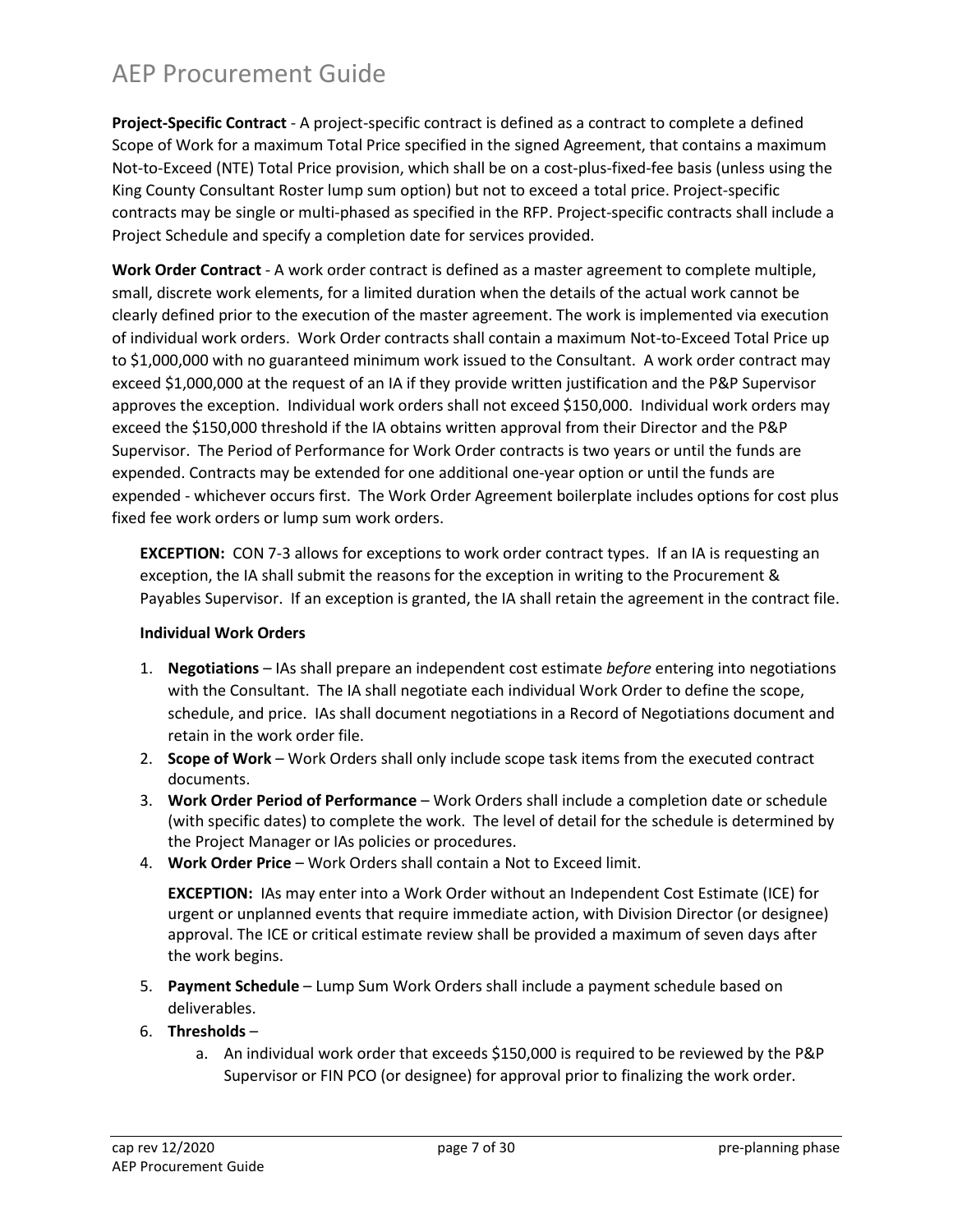b. For Individual WOs estimated to cost \$100,000 or more, the IA shall complete an *Individual Work Order* Service Request in E-Procurement *prior* to entering into negotiations with the Consultant. BDCC will review the Scope of Work and establish the Small Contractor and Supplier (SCS) minimum utilization applicable to the work order.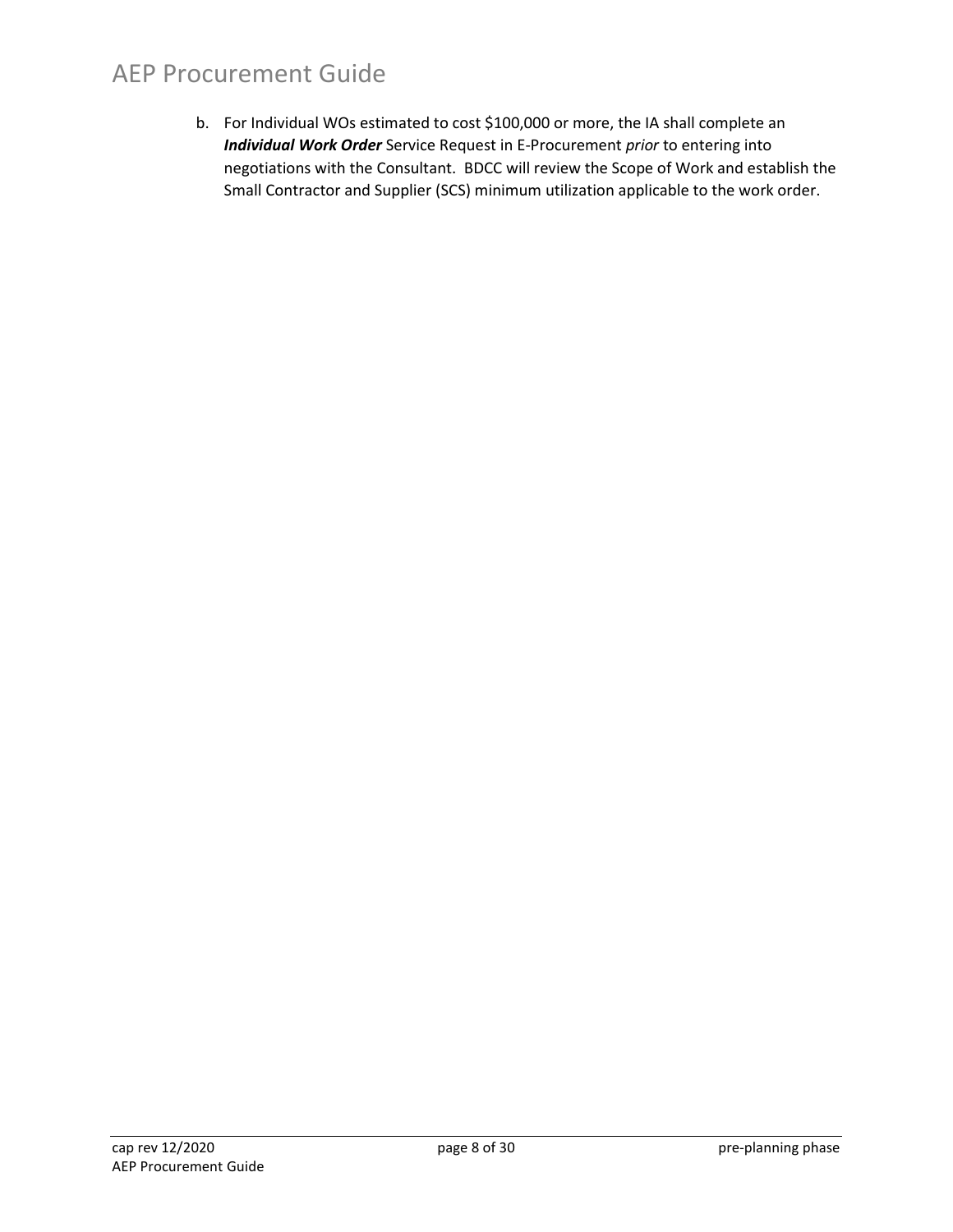# <span id="page-10-0"></span>**Estimated Timeline to Procure AEP services**



#### **Advertised Contracts**

#### **Consultant Roster Contracts**

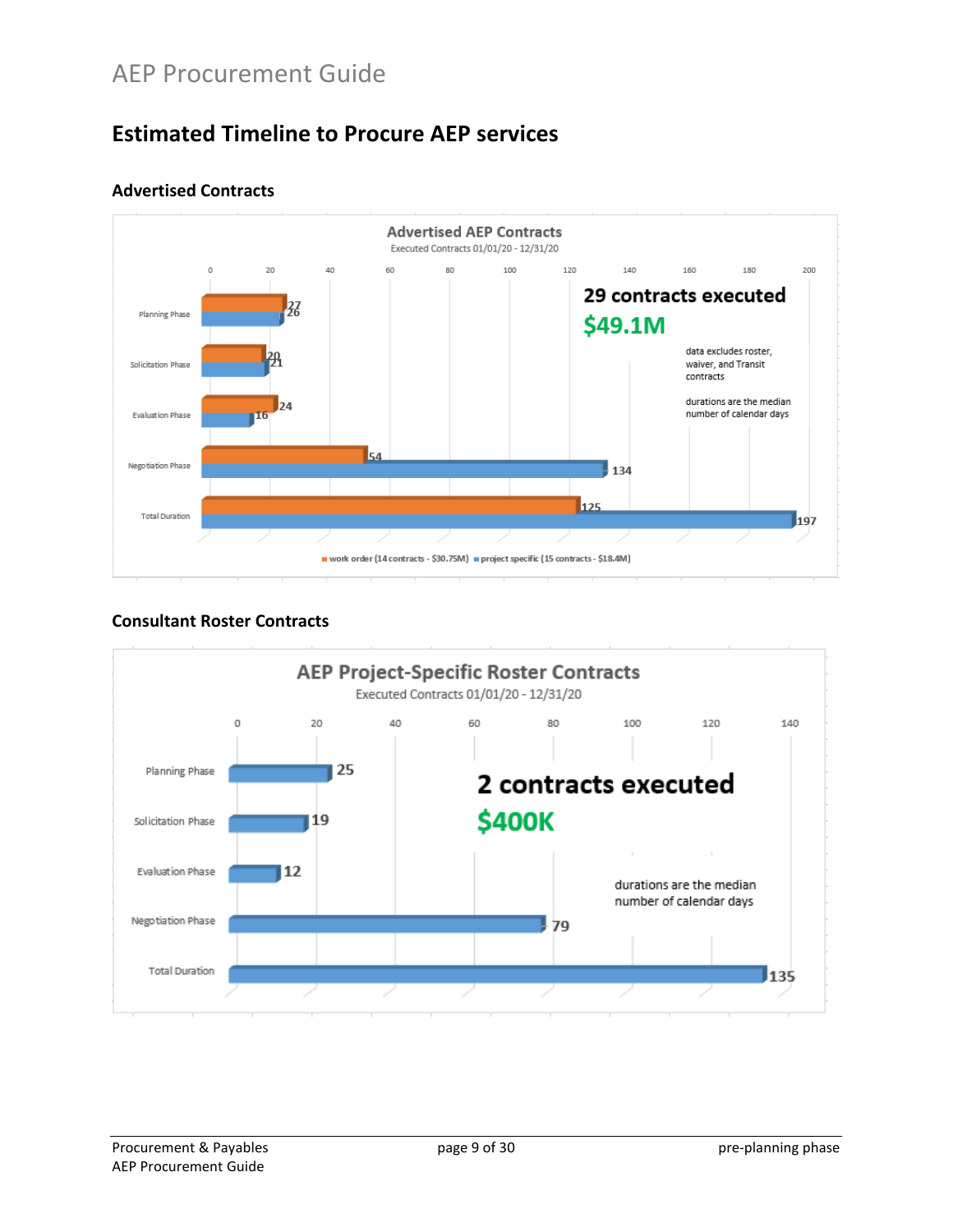### <span id="page-11-0"></span>**Planning Phase Overview**



The purpose of the planning phase is for the IA and P&P Contract Specialist to identify the procurement method, contract type, and develop a preliminary schedule. Additionally, the CS and IA will work together to develop an achievable procurement schedule, collaborate with Risk Management and BDCC, and prepare a Request for Proposals for publication that includes a clear scope of work and equitable evaluation criteria that aligns with the contract's risk in order to maximize competition. The planning phase is a collaborative effort between the P&P Contract Specialist and the IA point of contact.

See the historical durations for A&E procurements by phase and contract type: [Estimated Timeline to](#page-10-0)  [procure AEP Services](#page-10-0)

| # | <b>Task</b>                                  | document                | <b>CS</b> |   |
|---|----------------------------------------------|-------------------------|-----------|---|
|   | submit Service Request - Request for Advice  |                         |           | ́ |
|   | Discuss RFA w/Contract Specialist            |                         | x         |   |
|   | CS initiates Service Request - Solicitation  |                         | x         |   |
|   | SOW template                                 |                         | x         |   |
|   | <b>Evaluation Criteria template</b>          |                         | Χ         |   |
|   | BDCC interface - small business requirements |                         | Χ         |   |
|   | RM interface - insurance requirements        |                         | χ         |   |
|   | Post RFP to E-Procurement                    | RFP and draft Agreement | x         |   |

#### **Planning Phase Task Overview:**

### **AEP Resources:**

Visit [AEP Collaboration](https://kc1.sharepoint.com/teams/FBOD/CC/aep/SitePages/Home.aspx) SharePoint site for AEP contracting resources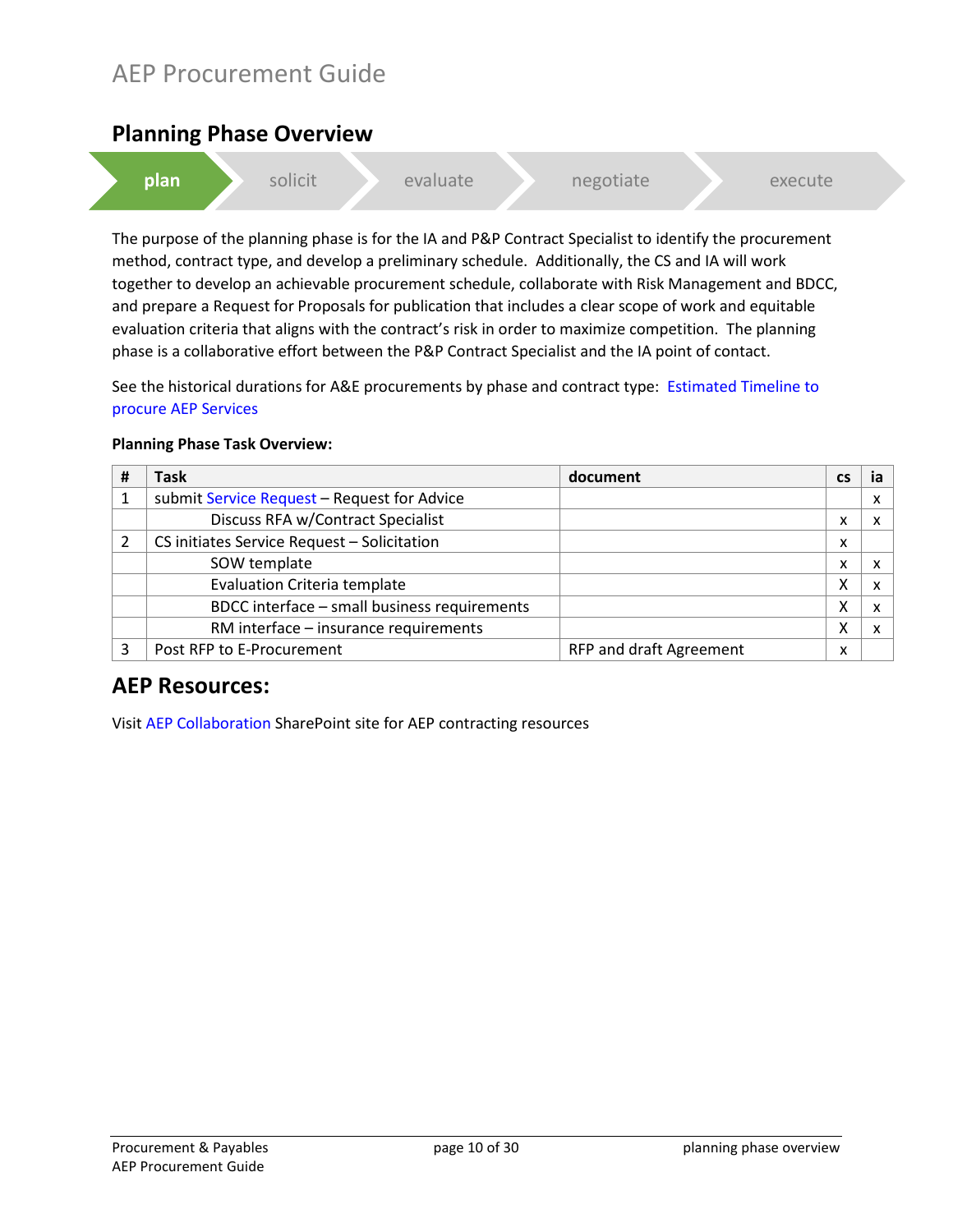# <span id="page-12-0"></span>Planning Phase  $\rightarrow$  Step by Step

#### **IA Step 1 – Submit Request for Advice (RFA) Service Request**

Login to [E-Procurement](https://kingcounty.gov/procurement/supplierportal) and submit an RFA Service Request.

Engage with P&P early to discuss options to procure the needed services. The P&P Lead Contract Specialist will review the RFA for completeness and assign the RFA to a Contract Specialist.

IAs shall specify the source of contract funding for all contracts in accordance with P&P procedures. Prior to initiating a procurement request, the requesting IA shall ensure that adequate funds have been appropriated.

P&P Contract Specialist will review the RFA and discuss procurement options with the IA.

**Next Steps:** 

Once the procurement method and contract type are determined, the P&P Contract Specialist will create a Solicitation Service Request for the IA to complete. The P&P Contract Specialist will update the status to "Pending Agency Action", which will trigger a bell notification and email to inform the IA to complete all fields in the Service Request.

# **Step 2 – Complete Solicitation Service Request**

Once the procurement method and contract type are determined, the P&P Contract Specialist will create a Solicitation Service Request for the IA to complete, which includes:

- 1. Complete Solicitation SR
- 2. BDCC small business requirements
- 3. Insurance requirements
- 4. Draft Scope of Work
- 5. Draft Evaluation Criteria
- 6. Reference Documents if applicable

**Best Practice:** In order to prevent a consultant from possessing an unfair competitive advantage for the advertised contract, all documents produced during the planning contracts should be published with the RFP as Reference Documents and made available to all prospective proposers.

**Federal Funding:** If the procurement includes any federal funding, attach the grant documents to the Solicitation SR. Plan extra time during the planning phase when procuring contracts that include federal funds. The P&P Contract Specialist must incorporate required contract clauses, forms, and add language to comply with grant terms, which can take extra time. In addition, the federal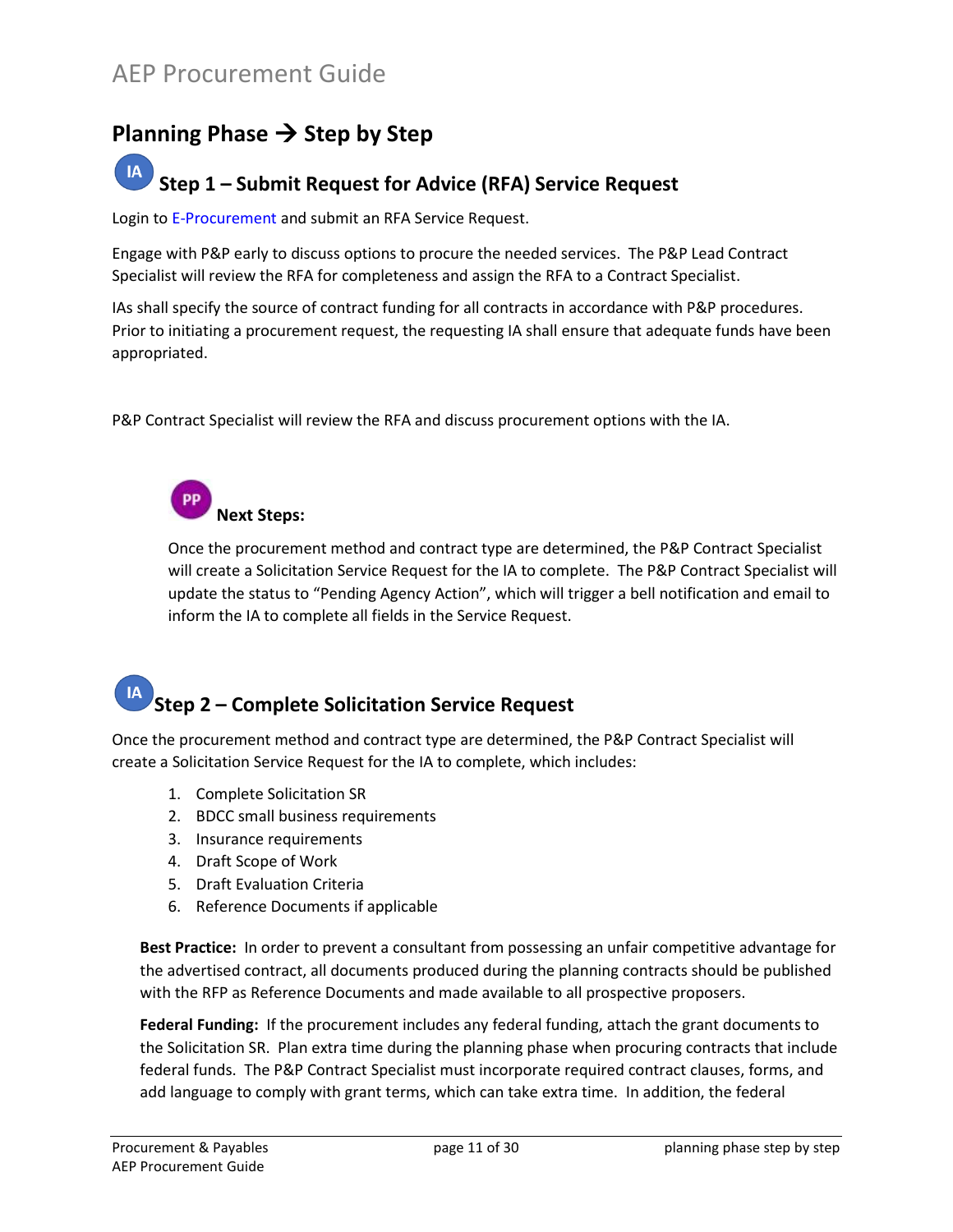funding agency may require additional reviews and approval, the IA should account for these reviews in their schedule.

#### $IA$ **Step 2 – Complete Work Items for BDCC review**

The Business Development and Contract Compliance (BDCC) group establishes the small business requirements (SCS, SBE, DBE, MBE, WBE, etc.) for advertised AEP contracts based on the scope of work and funding source; this requirement does not apply to the Consultant Roster.

Estimated Duration: 3 business days

- 1. Go to the child Service Request and complete the Work Items
- 2. Update the status to Pending Review to complete this step

#### **BDCC Next Steps:**

 $\checkmark$  BDCC will review the scope of work and establish the small business requirements applicable to the contract via the Service Request module. The P&P Contract Specialist will be copied on the completed Service Request and incorporate the small business requirements into the RFP and draft Agreement.

# **Step 3 – Complete the Insurance Requirements**

Risk Management sets the insurance requirements for all AEP contracts based on the scope of work relative to project risks, industry standards, and the agency's appetite for risk.

Estimated Duration: 3 business days

- 1. Go to the child Service Request and complete the Insurance Requirements section
- 2. Update the status to Pending Review to complete this step.

#### **Risk Management Next Steps:**

 $\checkmark$  Risk Management will set insurance requirements and update the SR status.

**Best Practice:** High insurance limits may limit competition and discourage some proposers from pursuing the contract. If the IA point of contact has concerns regarding the insurance limits set for the contract, contact Risk Management to discuss; copy the P&P Contract Specialist on all emails so the Contract Specialist is aware of these concerns and any potential revisions.

**Option:** Once you have discussed your concerns regarding higher insurance limits with Risk Management, the Implementing Agency may opt to pay for the insurance premiums for the additional insurance. If this is the case, the P&P Contract Specialist will include language in the RFP to inform proposers of this option.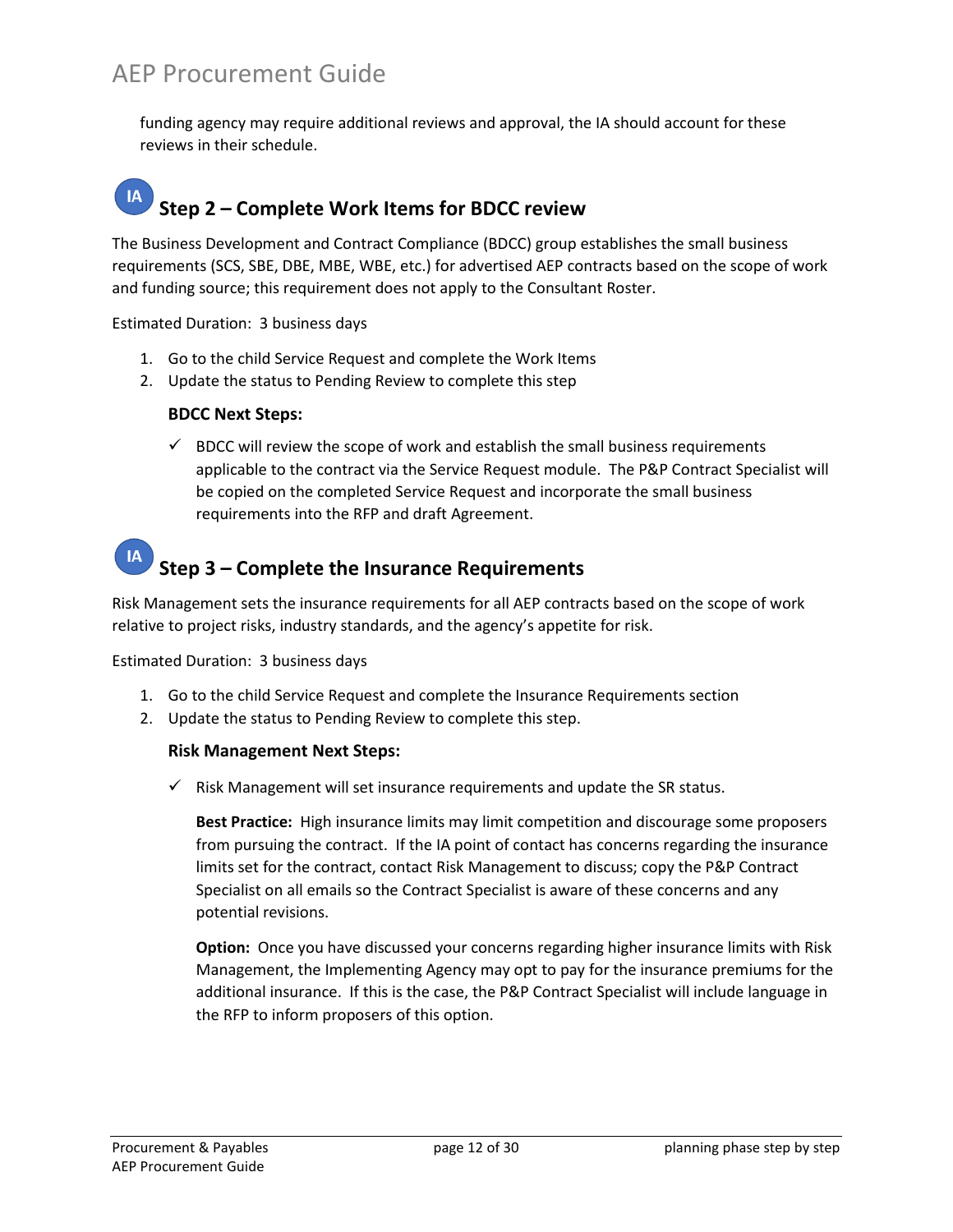#### $IA$ **Step 4 – Edit Scope of Work and Evaluation Criteria**

Editing and finalizing the Scope of Work and Evaluation Criteria is a collaborative effort between the P&P Contract Specialist and the IA point of contact. Proposed edits must be made in Track Changes to the files posted to SharePoint to retain versioning control and minimize rework. Once the Scope of Work and Evaluation Criteria have been finalized, the P&P Contract Specialist will prepare the final Request for Proposals and draft Agreement.

**Standard Practice:** The P&P Contract Specialist will set up a folder in the Solicitations library for your specific procurement, post the Scope of Work and Evaluation Criteria, and share the link. The IA point of contact and P&P Contract Specialist will collaboratively edit the Scope of Work and Evaluation Criteria on SharePoint. The IA point of contact should post any Reference Documents to this SharePoint folder.

#### **PP Next Steps:**

1. Compile RFP and draft Agreement for final review and publication

**Standard Practice:** The final RFP will undergo a concurrent review by the IA point of contact and a P&P Contract Specialist peer review. The P&P team lead will conduct a final review prior to publication.

**Note:** The Seattle Times has a two-day turnaround time to advertise RFPs.

2. Prepare Reference Documents for posting to the E-Procurement portal

**Best Practice:** In order to prevent a consultant from possessing an unfair competitive advantage for the advertised contract, all documents produced during the planning contracts should be published with the RFP as Reference Documents and made available to all prospective proposers.

3. Post RFP to E-Procurement and publish the ad in Seattle Times

**Standard Practice:** The P&P Contract Specialist will email the final RFP to the IA point of contact.

- 4. Schedule the following meetings:
	- a. Pre-proposal meeting one-hour meeting
	- b. Proposal distribution meeting 30-minute meeting
	- c. Proposal evaluation meeting all day meeting
	- d. Interviews all day meeting

**Standard Practice:** The P&P Contract Specialist will schedule the proposal evaluation and interview meetings for all day and may adjust the durations based on the number of proposals received or interviews to be conducted.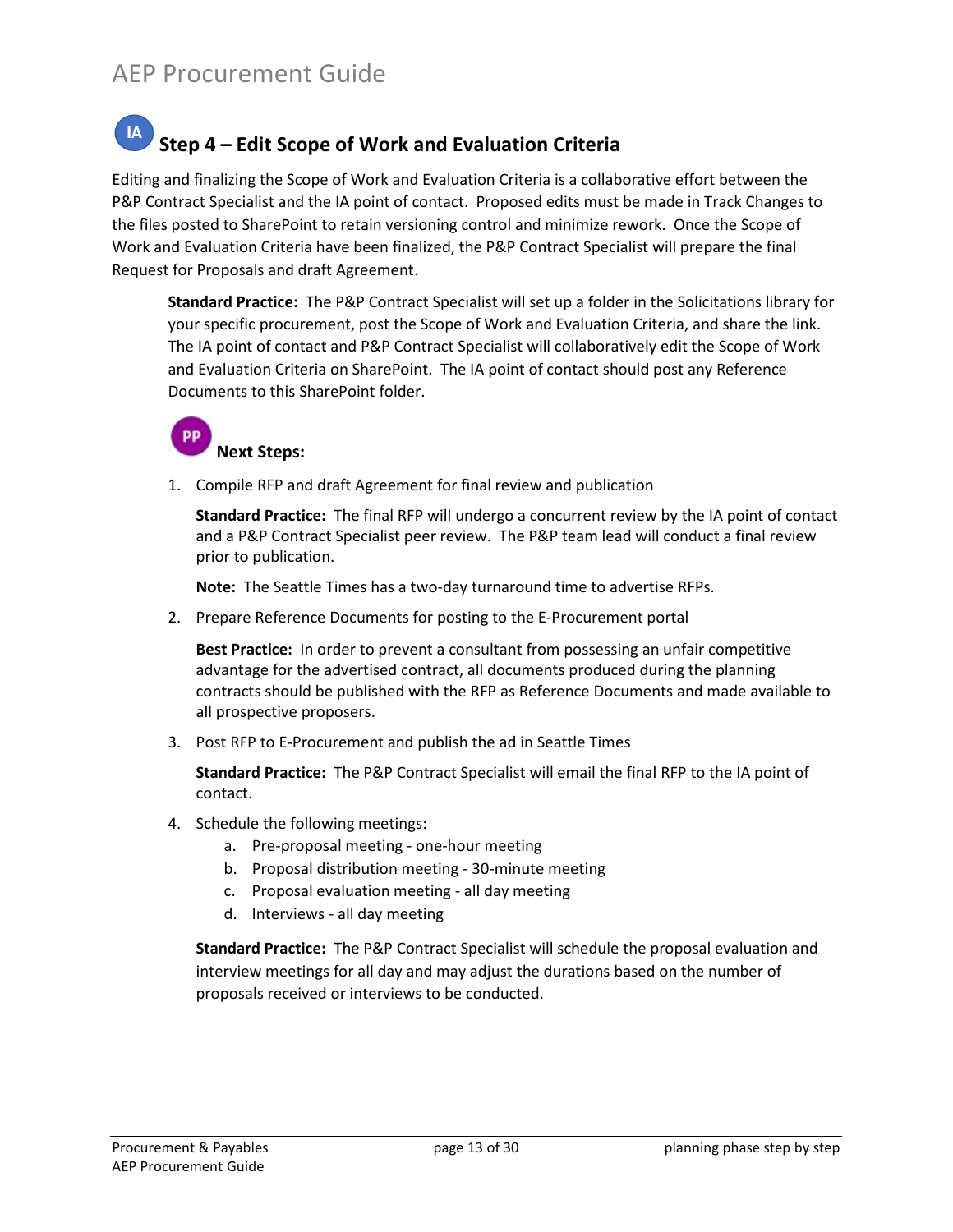# AEP Contracting Guide

# <span id="page-15-0"></span>**Solicitation Phase Overview** plan **solicit** evaluate negotiate execute

The purpose of the solicitation phase is to engage the consultant community, encourage competition, field consultant questions, provide an opportunity for teaming, and host a pre-proposal meeting so proposers can learn more about the contract.

See the historical durations for A&E procurements by phase and contract type: [Estimated Timeline to](#page-10-0)  [procure AEP Services](#page-10-0)

#### **Solicitation Phase Task Overview:**

| task                                              | document                        | сs                |  |
|---------------------------------------------------|---------------------------------|-------------------|--|
| attend pre-proposal meeting                       | pre-proposal meeting guidelines | $\checkmark$      |  |
| post attendees list to P&P website, if applicable |                                 | v                 |  |
| prepare responses to questions, if applicable     |                                 | $\checkmark$      |  |
| post Addenda to E-Procurement if applicable       |                                 | $\checkmark$      |  |
| message Clarifications to proposers if applicable |                                 | $\checkmark$<br>́ |  |

### **AEP Resources:**

Visit [AEP Collaboration](https://kc1.sharepoint.com/teams/FBOD/CC/aep/SitePages/Home.aspx) SharePoint site for AEP contracting resources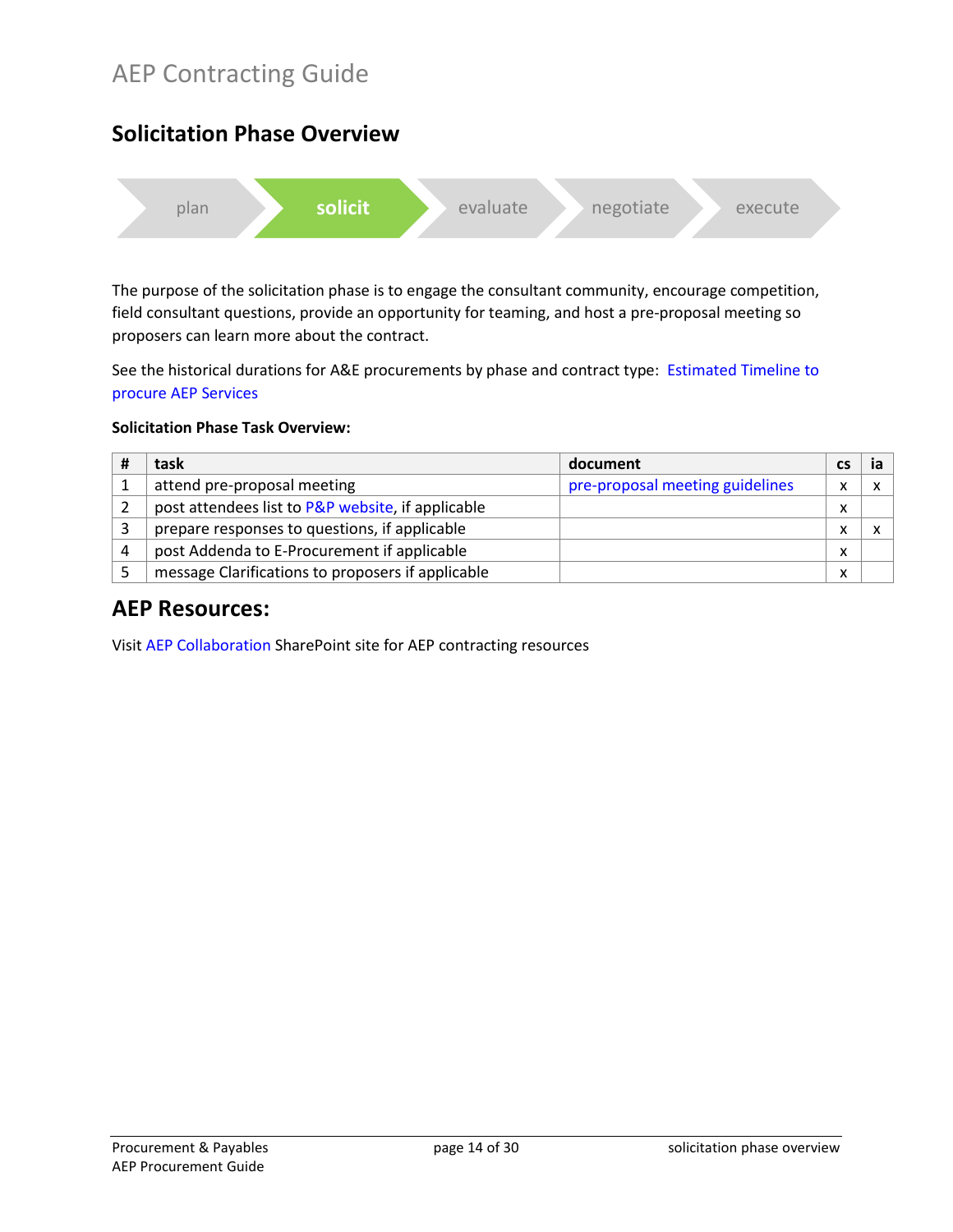# <span id="page-16-0"></span>**Solicitation Phase Step by Step**

#### **IA Step 1 – Prepare for and attend the Pre-Proposal Meeting**

#### Review the [Pre-Proposal Meeting Guidelines](https://kc1.sharepoint.com/teams/FBOD/CC/aep/Contracting%20Documents/pre-proposal-meeting-guidelines.pdf)

**Best Practice:** Pre-proposal meetings are a best practice for all advertised RFPs to provide transparent access to contract-specific information, ensure proposers' understanding of the work, review subconsulting opportunities and requirements, provide opportunity for proposers' input, review RFP submittal requirements, insurance requirements, small business requirements, and encourage competition. Pre-proposal meetings are not conducted for Consultant Roster RFPs.

#### **Pre-proposal meeting attendance**

Roles and responsibilities are defined in the [Pre-Proposal Meeting Guidelines.](https://kc1.sharepoint.com/teams/FBOD/CC/aep/Contracting%20Documents/pre-proposal-meeting-guidelines.pdf) The following County staff attend the pre-proposal meeting:

- $\checkmark$  Implementing Agency point of contact
- $\checkmark$  Procurement & Payables Contract Specialist
- $\checkmark$  Business Development & Contract Compliance Specialist

**Standard Practice:** The P&P Contract Specialist will schedule and facilitate the pre-proposal meeting, circulate a sign-in sheet, and post the attendees list to the [P&P Solicitation Resources](https://www.kingcounty.gov/depts/finance-business-operations/procurement/for-business/solicitation-resources.aspx) website 24 hours after the meeting.

# **Step 2 – Respond to Proposer Questions**

If questions are received from proposers, the P&P Contract Specialist will forward questions to the IA point of contact for responses, as applicable.

# **Next Steps:**

To ensure transparency, the P&P Contract Specialist will issue addenda and/or clarifications in response to proposers' questions, so all prospective proposers receive the same information at the same time.

tip **Addenda** revise the Request for Proposals.

**Clarifications** do not revise the Request for Proposals, but clarify existing information.

# **Step 3 – Prepare Independent Cost Estimate (ICE)**

For project-specific contracts, IAs shall prepare and transmit an Independent Cost Estimate (ICE) at the task level prior to the issuance of the Notice of Intent to Award to the P&P Contract Specialist; the required elements shall include:

1. Scope of Work tasks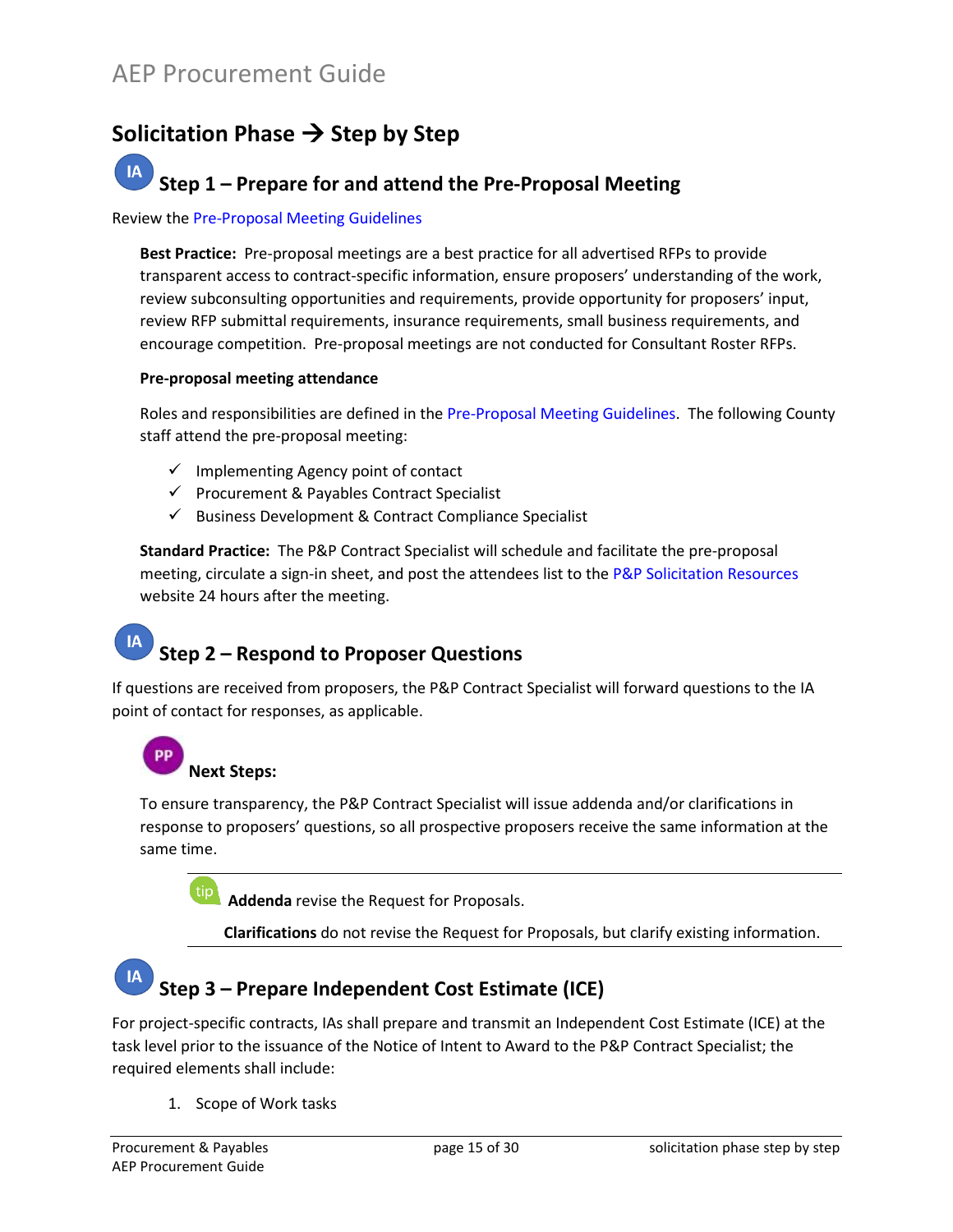- 2. Staff
- 3. Hours assigned
- 4. Hourly rates
- 5. Overhead rates
- 6. Profit rates
- 7. Other direct costs
- 8. Total Price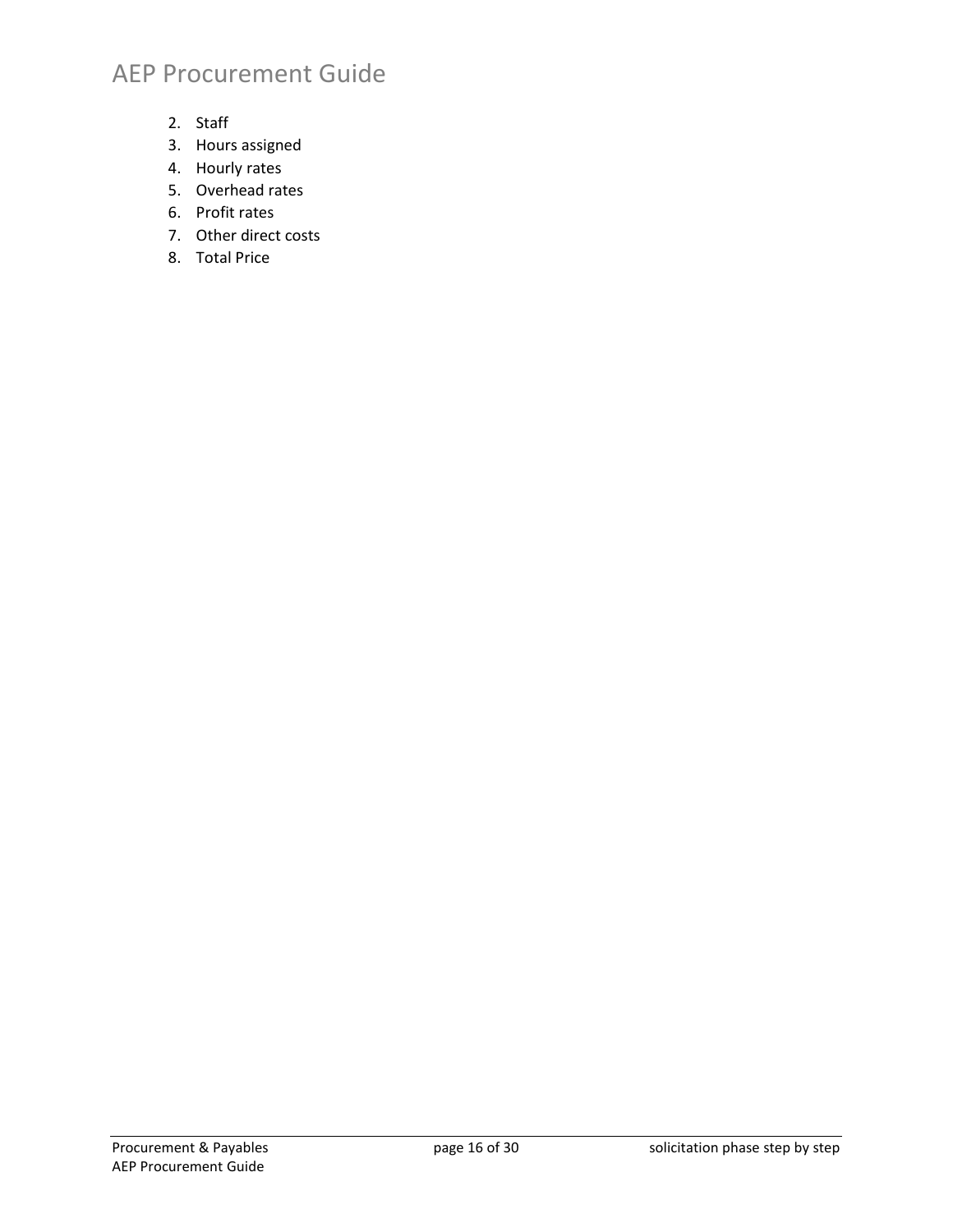## <span id="page-18-0"></span>**Evaluation Phase Overview**



The purpose of the evaluation phase is to evaluate proposals received and select the most qualified Consultant to perform the work. The evaluation phase may include interviews with proposers, responding to protests, and debriefs with proposers.

See the historical durations for A&E procurements by phase and contract type: Estimated Timeline to [procure AEP Services](#page-10-0)

Evaluation Phase Goals:

- 1. Evaluate proposals
- 2. Determine if interviews are necessary
- 3. Conduct interviews, if applicable
- 4. Select the most qualified Consultant and issue the Notice of Intent to Award
- 5. Participate in debriefs, if requested

#### **Evaluation Phase Task Overview:**

| # | <b>Task</b>                                | document                          | <b>CS</b> | ia |
|---|--------------------------------------------|-----------------------------------|-----------|----|
|   | schedule and facilitate meetings           |                                   | x         |    |
|   | attend proposal distribution meeting       |                                   | x         |    |
| 3 | Respond to protest(s), if applicable       |                                   | x         |    |
| 4 | evaluate proposals individually            | proposal evaluation instructions  |           |    |
| 5 | attend proposal evaluation meeting         |                                   | x         |    |
| 6 | determine if interviews are necessary      |                                   | x         |    |
|   | develop interview questions, if applicable |                                   | x         |    |
| 8 | participate in interviews, if applicable   | interview evaluation instructions | x         |    |
| q | participate in debriefs, if applicable     | debrief guidelines                | x         |    |

### **AEP Resources:**

Visit [AEP Collaboration](https://kc1.sharepoint.com/teams/FBOD/CC/aep/SitePages/Home.aspx) SharePoint site for AEP contracting resources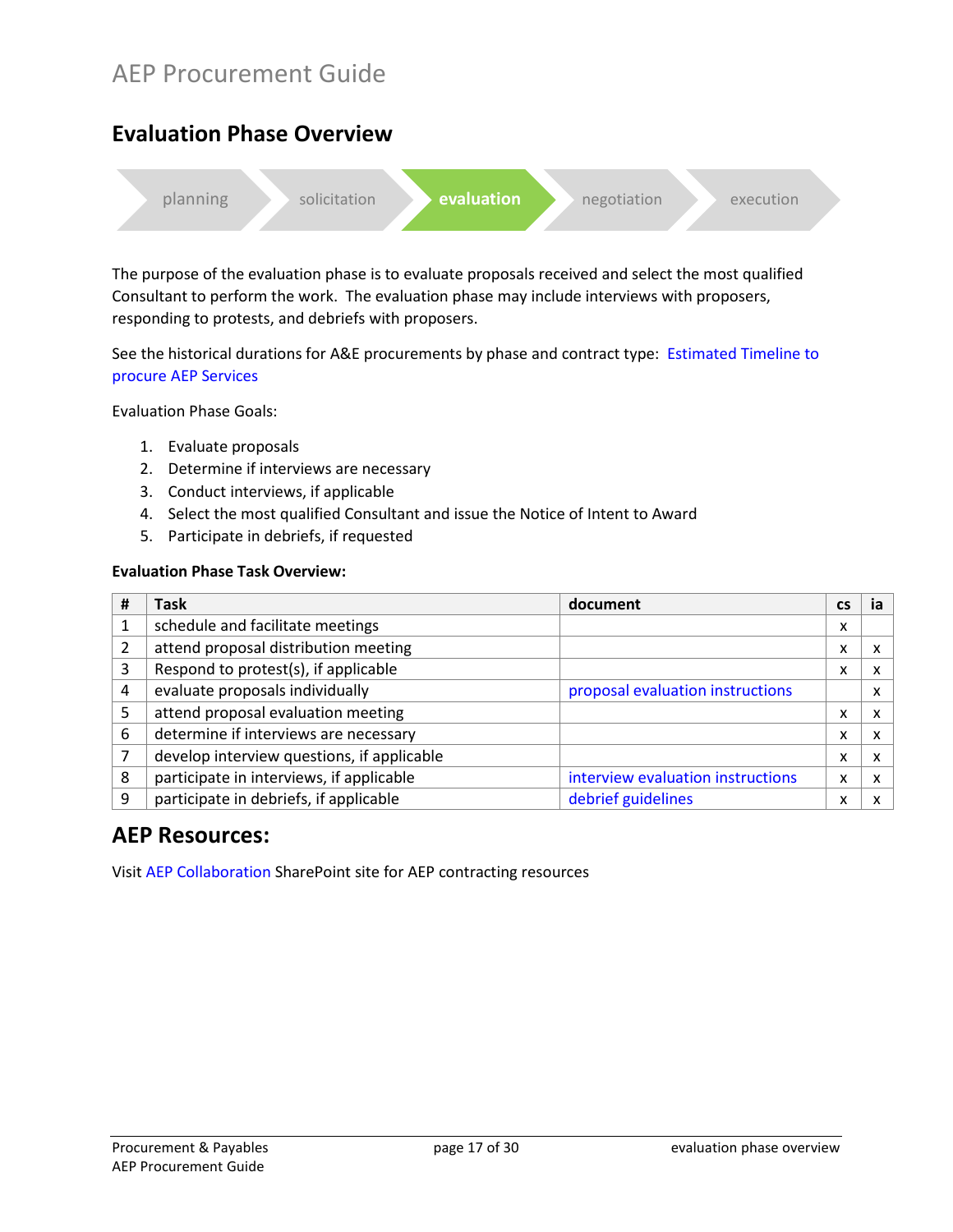# <span id="page-19-0"></span>**Evaluation Phase → Step-by-Step**

The P&P Contract Specialist will receive proposals, conduct a responsiveness review, and release proposals in E-Procurement for the Scoring Team and BDCC to review (if applicable). The P&P Contract Specialist will facilitate the proposal evaluation meeting and interview (if applicable).

#### IA **Step 1 – Attend proposal distribution meeting**

The Scoring Team must attend the proposal distribution meeting to receive proposals, review [Proposal](https://kc1.sharepoint.com/teams/FBOD/CC/aep/Contracting%20Documents/proposal-eval-instructions.pdf)  [Evaluation Instructions,](https://kc1.sharepoint.com/teams/FBOD/CC/aep/Contracting%20Documents/proposal-eval-instructions.pdf) and submit th[e Confidentiality and Non-Disclosure Agreements.](https://kc1.sharepoint.com/:w:/r/teams/FBOD/CC/aep/_layouts/15/Doc.aspx?sourcedoc=%7BD99E1938-A95A-497C-99BE-5F1D0E3087F3%7D&file=aep-confidentiality-nondisclosure-agmt.docx&action=default&mobileredirect=true)

Estimated duration: 30 minutes

#### **IA Step 2 – Evaluate proposals individually**

Each Scoring Team member will review proposals and assign a word score to each criterion in accordance with th[e Proposal Evaluation Instructions.](https://kc1.sharepoint.com/teams/FBOD/CC/aep/Contracting%20Documents/proposal-eval-instructions.pdf) Team members should draft concise notes that support their word score to facilitate discussion during the meeting.

Estimated duration: 1-3 hours per proposal

#### **IA Step 3 – Attend proposal evaluation meeting consensus scoring**

The proposal evaluation process utilizes a consensus scoring methodology. Each Scoring Team member will share their word score and reasoning during the meeting. Team members must agree on the word score assigned to each criterion and each member will assign a numerical score within the range of each word score.

The P&P Contract Specialist will record the Scoring Team member's comments in a scorecard that will be provided to each proposer. At the end of the meeting proposals will be ranked and the Scoring Team, in conjunction with the P&P Contract Specialist, will determine if interviews are necessary. If the evaluation moves on to interviews, the Scoring Team will agree on:

- 1. Interview format
- 2. Key Personnel to be invited

Estimated duration: 2-8 hours, depending on the number of the proposals received

#### **IA Step 4 – Develop interview format and questions**

The Scoring Team lead will work with the Scoring Team to develop interview questions, scoring criteria, and points assigned.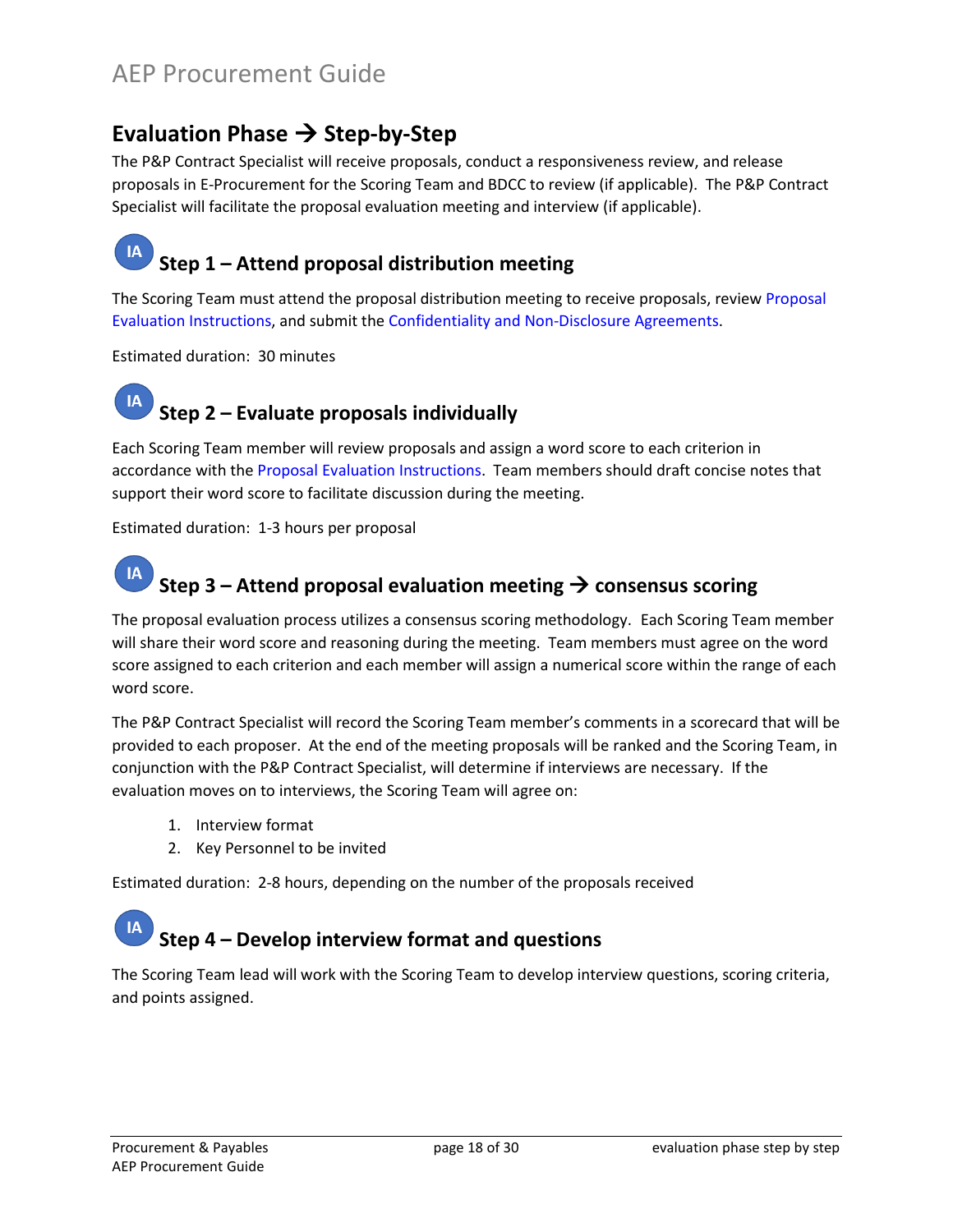**Next Steps**

The P&P Contract Specialist will review the draft interview questions and work with the Scoring Team lead to ensure questions are reasonable, clear, and do not provide a competitive advantage to firms that have previously worked with the County.

#### **IA Step 5 – Participate in interviews**

All Scoring Team members that reviewed proposals must participate in interviews. Typically, each consultant is allotted a one-hour interview, with short breaks between each interview for the Scoring Team to assign a draft word score. The P&P Contract Specialist will record word scores, comments, and numerical scores. At the end of the day, the scores will be finalized, and the most highly qualified consultant will be selected.



Once the most highly qualified consultant is selected, the P&P Contract Specialist will email a Notice of Intent to Award to the winning firm(s) and include the Scoring Team comments, interview score (if applicable), and final rank. The P&P Contract Specialist will forward the Notice Intent to Award email to the IA point of contact and include instructions for next steps. The email will request the following information from the selected consultant:

- 1. Proposed Costs including:
	- a. Labor Rates
	- b. Other Direct Costs
	- c. Profit

 $\rightarrow$  due from the Consultant in 10 business days

2. Insurance Certificates, Responsibility Detail Attestation, W-9

 $\rightarrow$  due from the consultant 7 business after the proposed costs are due

- 3. The P&P Contract Specialist will email all unsuccessful firms and attach the Scorecard (evaluation comments, proposal score, interview score, and final rank of all proposals).
- 4. The P&P Contract Specialist will draft a Selection Summary and email to the IA point of contact.

#### IA **Step 6 – Participate in requested debriefs**

The County offers debriefs to interested proposers so they can learn how to submit more competitive proposals in the future. If a consultant requests a debrief, the Scoring Team lead must participate. The P&P Contract Specialist will schedule and facilitate the meeting. The Scoring Team lead should review the [Proposal Debrief Guidelines](https://kc1.sharepoint.com/teams/FBOD/CC/aep/Contracting%20Documents/Proposal%20Debrief%20Guidelines.pdf) prior to the meeting.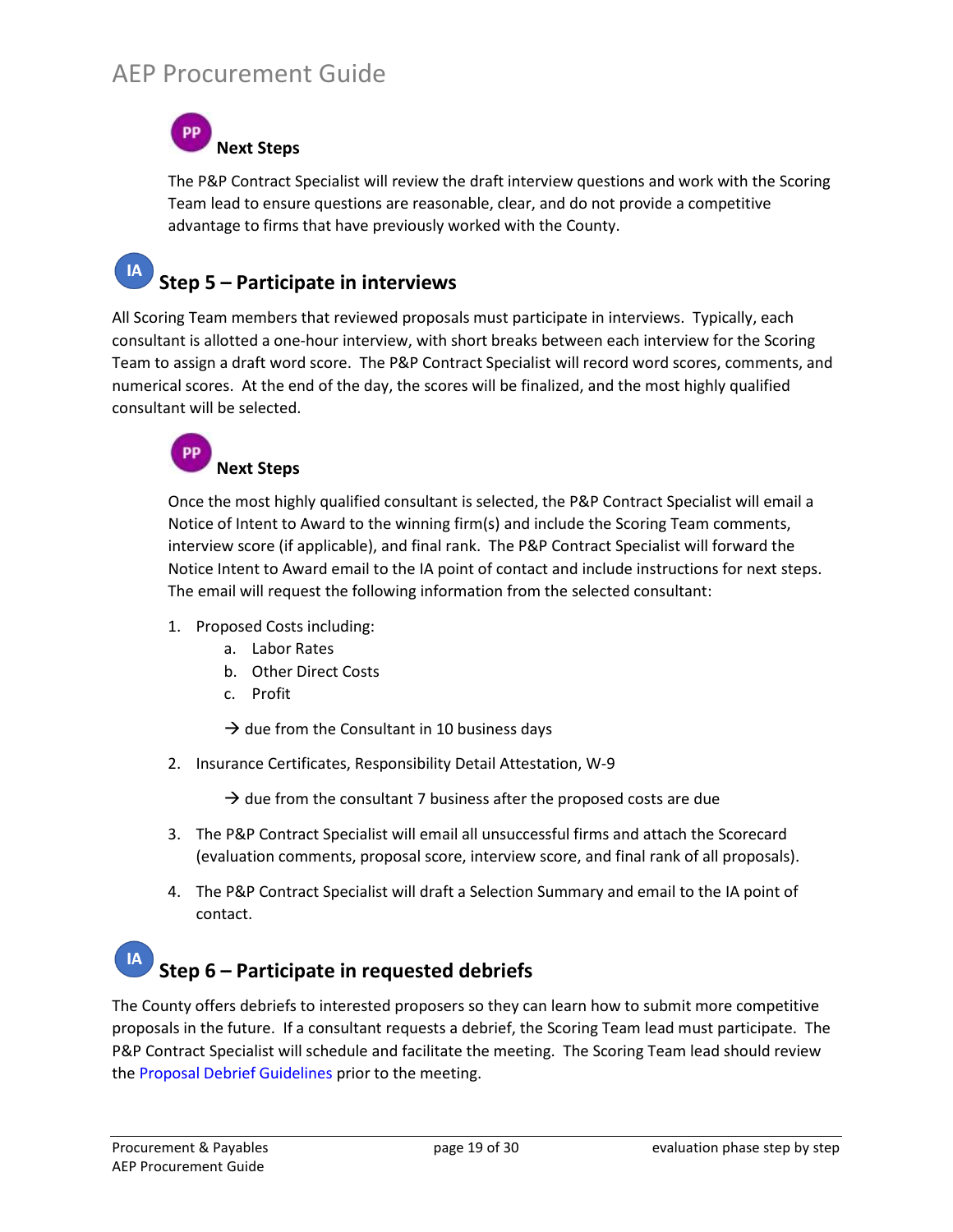### <span id="page-21-0"></span>**Protests**

Protests may be received from proposers. The protest process is outlined in the Request for Proposals. In the event of a protest, the P&P Contract Specialist will coordinate the response with the IA point of contact, Chief Procurement Officer, Prosecuting Attorneys' Office (PAO), Procurement Supervisor, A&E team lead, and other stakeholders as appropriate in accordance with the RFP and P&P standard work.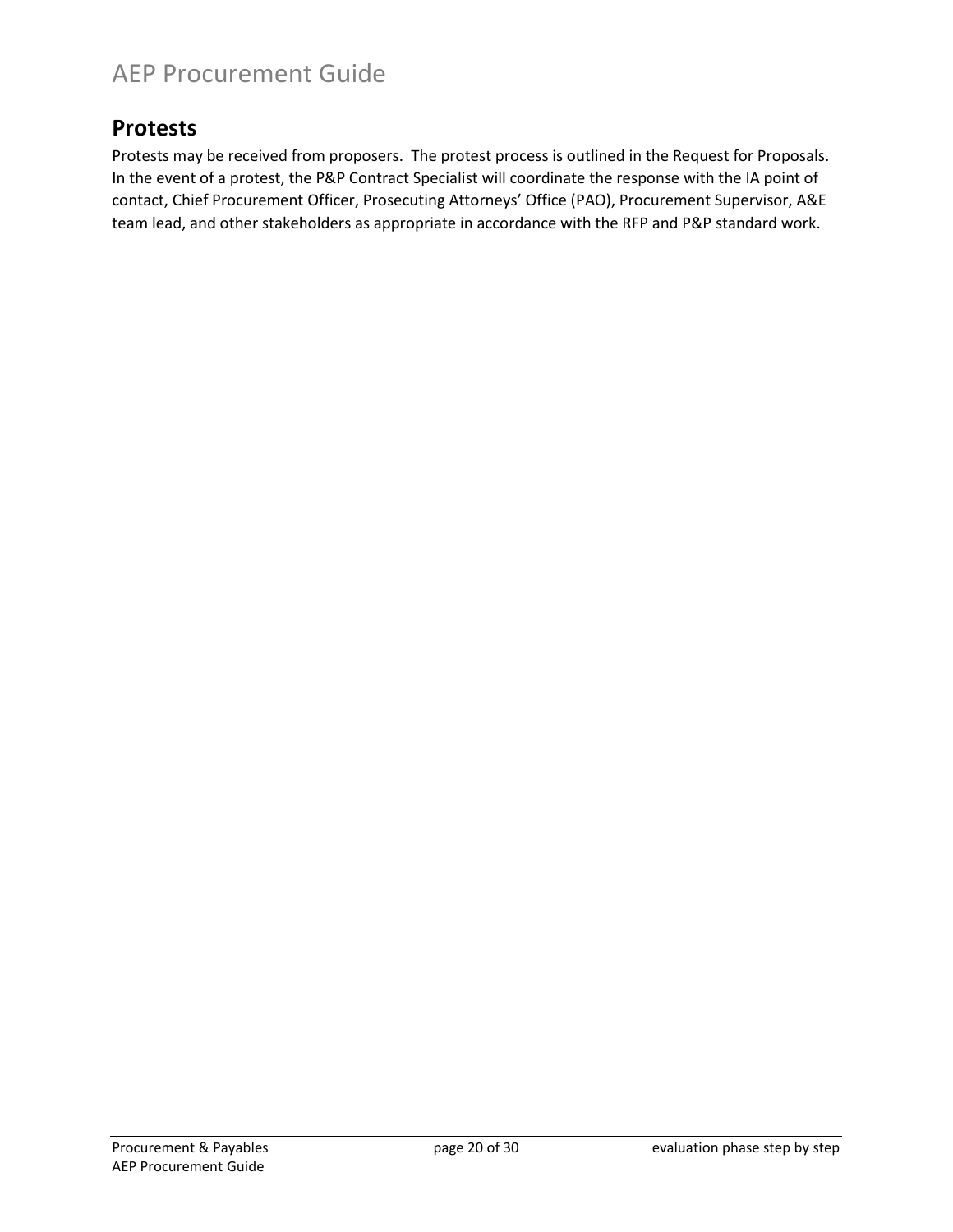# <span id="page-22-0"></span>**Negotiation Phase Overview**



For project-specific contracts, the purpose of the negotiation phase is to refine the Scope of Work, develop the Level of Effort, finalize the project schedule, establish contract rates, negotiate profit, and establish the Total Price to complete the work.

For work order contracts, the purpose of the negotiation phase is to establish contract rates and negotiate profit that will be applicable to work orders issued under the master agreement.

See the historical durations for A&E procurements by phase and contract type: [Estimated Timeline to](#page-10-0)  [procure AEP Services](#page-10-0)

#### **Negotiation Phase Task Overview:**

| #              | task                                           | document                            | <b>CS</b> | ia |
|----------------|------------------------------------------------|-------------------------------------|-----------|----|
| 1              | conduct cost analysis of proposed rates        |                                     | x         |    |
| $\overline{2}$ | issue draft contract rates                     |                                     | x         |    |
| 3              | develop profit range                           |                                     | x         | x  |
| 4              | negotiate profit                               |                                     |           | x  |
| 5              | insurance approval                             |                                     | x         |    |
| 6              | refine Scope of Work (project-specific)        | scope of work refinement guidelines |           | x  |
| 7              | develop Level of Effort (project-specific)     | level of effort checklist           |           | x  |
| 8              | finalize project schedule (project-specific)   | project schedule template           |           | x  |
| 9              | obtain FIN-PCO review, if applicable (project- |                                     | x         |    |
|                | specific)                                      |                                     |           |    |
| 10             | draft contract authorization memo              |                                     |           | x  |

### **AEP Resources:**

Visit [AEP Collaboration](https://kc1.sharepoint.com/teams/FBOD/CC/aep/SitePages/Home.aspx) SharePoint site for AEP contracting resources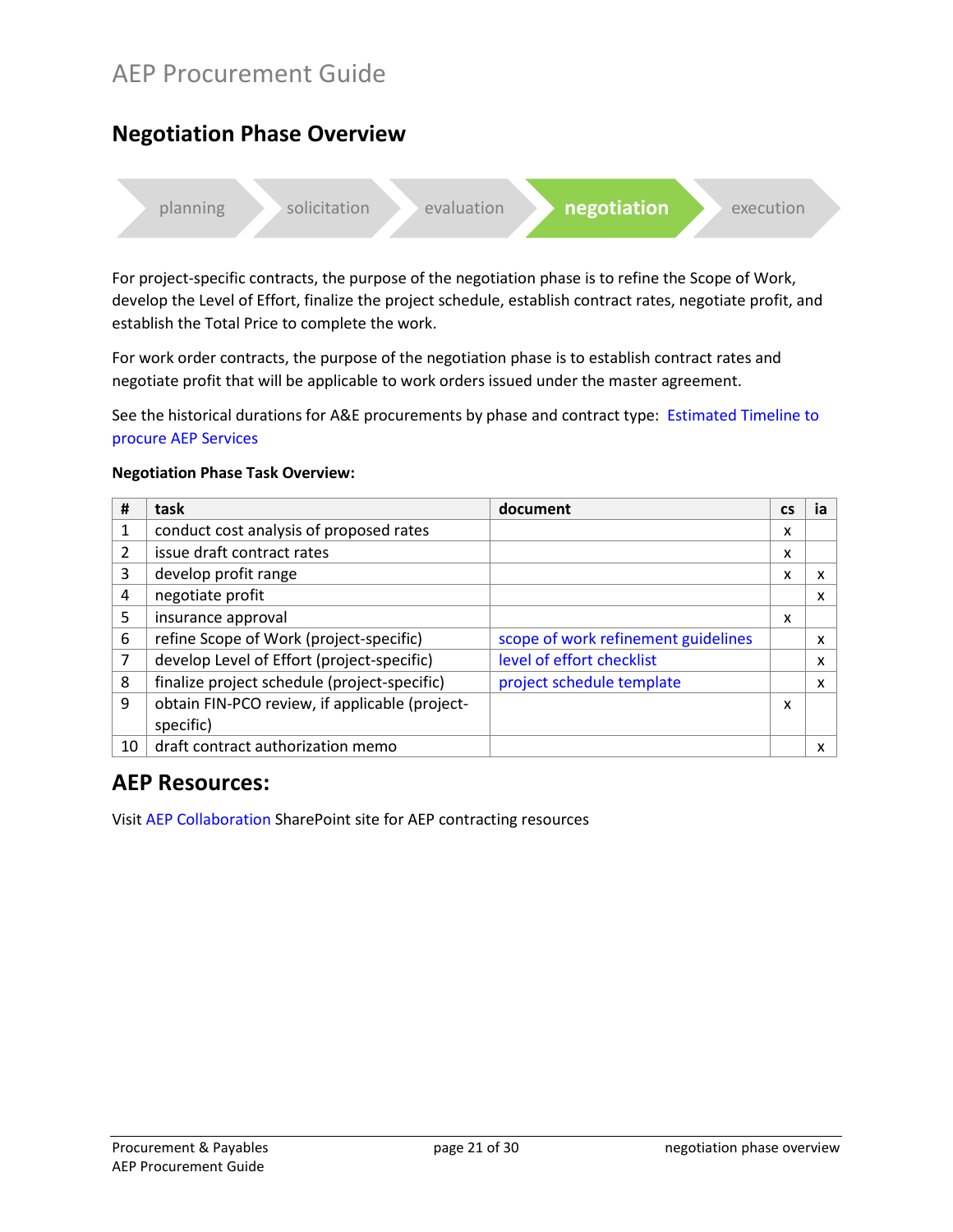# <span id="page-23-0"></span>**Negotiation Phase (project-specific) Step by Step**

#### **IA Step 1 – Refine the Scope of Work with the Consultant**

Immediately following the issuance of the Notice of Intent to Award, the IA point of contact should begin refining the Scope of Work advertised in the RFP with the consultant and developing the Level of Effort.

#### IA **Step 2 – Develop the Level of Effort**

The consultant and IA point of contact should insert the proposed rates (labor, overhead, profit, and other direct costs) into the Level of Effort; rate adjustments can be made during the final review.

Prior to negotiations commencing, the PR shall provide a detailed Level of Effort to the P&P Contract Specialist as a baseline for entering into contract negotiations.

#### **PP Next Steps – FIN PCO Review**

If a contract is estimated to cost more than two million dollars (including estimated phased work), FIN PCO must review the Scope of Work, Project Schedule, and Level of Effort prior to the final round of negotiations. Email the Scope of Work, Project Schedule, and Level of Effort to the P&P Contract Specialist to coordinate the review with FIN PCO.

Estimated duration: 5 business days

# **Step 3 – Develop Project Schedule**

The final negotiated [Project Schedule](https://kc1.sharepoint.com/teams/FBOD/CC/aep/Contracting%20Documents/exhibit-e-project-schedule.docx?d=w4f39e605b59c446e8f5ea4a7de9e0ae5) will be incorporated into the Agreement as an Exhibit.

#### **Next Steps – Conduct Cost Analysis of Unit Rates**

Upon receipt of the consultant's financial documentation (10 business days from issuance of the Notice to Proceed), the P&P Contract Specialist will conduct a Cost Analysis to ascertain if proposed costs are fair and reasonable. The P&P Contract Specialist will compile the proposed costs (labor rates, overhead rates, other direct costs) into spreadsheets and email the Draft Contract Rates to the consultant and the IA point of contact for review and concurrence, requesting revisions or additions to the proposed rates. Once all rates have been agreed to, the final rates will be incorporated into Exhibit B Cost Summary of the Agreement. The P&P Contract Specialist will issue a Cost Analysis Memo to the IA point of contact that documents the cost analysis and any exceptions that may apply.

**Estimated Duration:** within 3-5 business days of receipt of all required financial documents from consultant

**IA** 

PР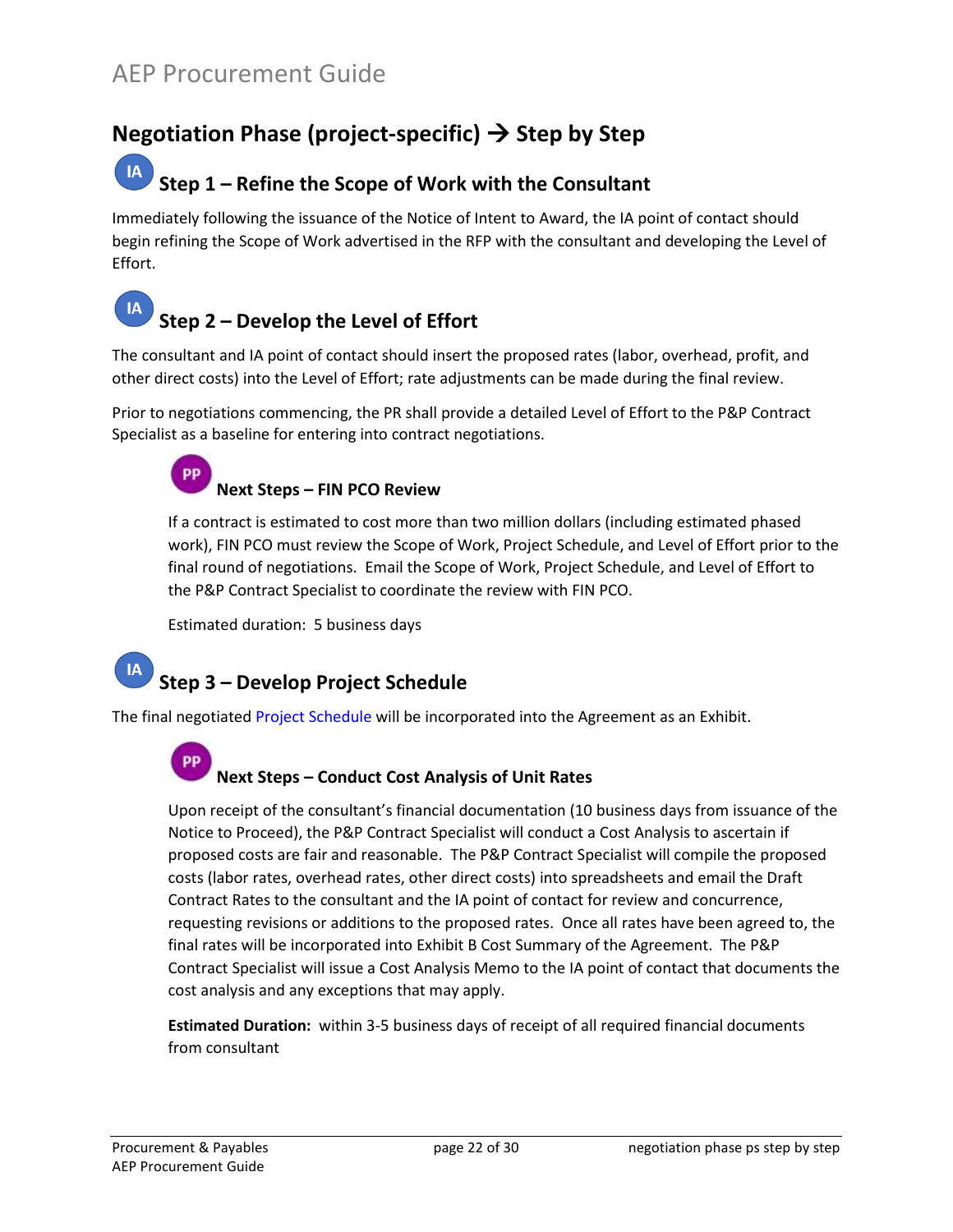The P&P CS evaluates the following cost elements:

- 1. **Direct Rate** Direct rates are the actual hourly wage paid to each consultant or subconsultant employee, exclusive of overhead and profit.
- 2. **Billing Rate** Billing rates are a fully burdened rate inclusive of all costs associated with labor, overhead, and profit.
- 3. **Overhead**  Overhead rates may be reviewed every 12 months. There are three types of overhead rates:
	- a. **Comprehensive Overhead** Comprehensive overhead rates are rates that have taken into consideration field and home office work.
	- b. **Home Office Overhead** Home office overhead rates shall apply when work is performed solely at the home office location.
	- c. **Field Overhead**  Field overhead rates shall apply when work is performed at a field location.
- 4. **Other Direct Costs (ODCs)** ODCs are costs for goods and services pre-approved by the County that may be incurred by the consultant performing services. Markup is not allowed on Other Direct Costs. ODCs shall be billed at cost, without markup and shall include the following categories:
	- a. **Invoiced ODCs** Itemized actual cost incurred and billed by the consultant as evidenced by such documentation as the County may require.
	- b. **Lump Sum ODCs** A total fixed cost to be reimbursed by the County based on pre-approved unit rates for goods and services multiplied by negotiated quantities and shall include:
		- 1) Copies and miscellaneous reproduction, which may include, but is not limited to documents copied, printed, or reproduced in any medium in black and white and/or color that is not performed by an independent copy service.
		- 2) Delivery services, which include but are not limited to shipping, mailing, and courier services.
		- 3) Mileage, parking, and related costs for local travel, according to federal travel regulations. See GSA [https://www.gsa.gov/policy](https://www.gsa.gov/policy-regulations/regulations/federal-travel-regulation-ftr)[regulations/regulations/federal-travel-regulation-ftr](https://www.gsa.gov/policy-regulations/regulations/federal-travel-regulation-ftr)

# **Step 4 – Conduct Profit Analysis**

The P&P Contract Specialist will schedule a profit analysis meeting (via MS Teams) with the IA point of contact to review the Scope of Work and establish a profit range prior to the IA point of contact engaging in profit negotiations to establish a fair and reasonable profit. Following that meeting, the P&P Contract Specialist will email the IA point of contact the established profit range. The email will include an email template for the IA point of contact to send to the consultant to initiate profit negotiations.

As a baseline for starting negotiations, the Level of Effort completed by the PR during planning will be used to evaluate the Consultant's proposed LOE.

The IA may negotiate a profit rate outside of the established range if it is in the best interests of the IA. The IA shall provide written justification to P&P documenting the reasons for exceeding the recommended profit range and save the documentation in the contract file.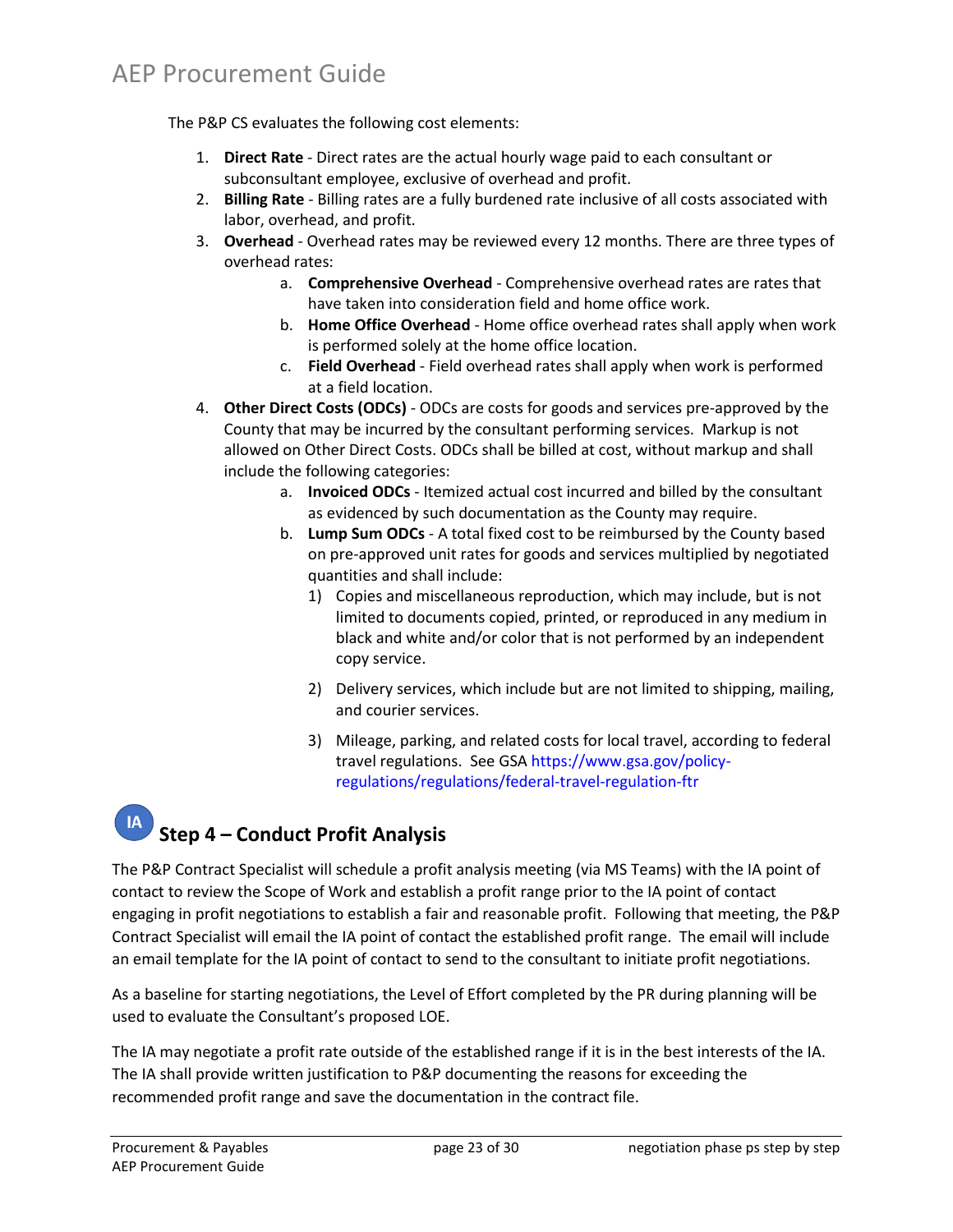**Next Steps – Review insurance and Responsibility Detail and Attestation Form**

The P&P Contract Specialist will work with the consultant and Risk Management to ensure the insurance documentation submitted complies with the Agreement. Final approved insurance certificates will be incorporated into the Agreement as Exhibit C.

The P&P Contract Specialist will review the Responsibility Detail and Attestation Form submitted by the consultant to ensure the consultant is responsible.

#### **IA Step 5 – Review final Scope of Work, Level of Effort, and Project Schedule**

The IA point of contact shall conduct a final quality control review prior to submitting the Scope of Work, LOE, and Project Schedule to the P&P Contract Specialist using the [Scope of Work Guidelines and](https://kc1.sharepoint.com/teams/FBOD/CC/aep/Contracting%20Documents/sow-guidelines-loe-checklist.pdf)  [LOE Checklist.](https://kc1.sharepoint.com/teams/FBOD/CC/aep/Contracting%20Documents/sow-guidelines-loe-checklist.pdf)

#### **Next Steps – Review Scope of Work, Level of Effort, and Project Schedule**

The P&P Contract Specialist will review the Scope of Work, Level of Effort, and Project Schedule using th[e Scope of Work Guidelines and LOE Checklist](https://kc1.sharepoint.com/teams/FBOD/CC/aep/Contracting%20Documents/sow-guidelines-loe-checklist.pdf) as a guide. The purpose of the review is to ensure that the final Scope of Work is representative of the advertised Scope of Work and the final rates comply with rates established by the cost analysis.

Estimated duration: 5 business days

**FIN PCO Review:** If a contract is estimated to cost more than two million dollars (including estimated phased work), FIN PCO must review the final Scope of Work prior to the final round of negotiations.

Estimated duration: 5 business days

#### IA **Step 6 – Prepare draft Contract Authorization Memo (CAM)**

Once the final Scope of Work, Level of Effort, and Project Schedule have been submitted to the P&P Contract Specialist for review, the IA point of contact should prepare the draft [Contract Authorization](https://kc1.sharepoint.com/:w:/t/FBOD/CC/aep/ETioB-v-P2RInpaW11e9cu4BJVXjy59maExedRHhX8gXRg)  [Memo](https://kc1.sharepoint.com/:w:/t/FBOD/CC/aep/ETioB-v-P2RInpaW11e9cu4BJVXjy59maExedRHhX8gXRg) and submit to the P&P Contract Specialist for review. Typically, the final review of the Level of Effort results in minor rate adjustments to overhead rate, labor rates, or other direct costs that affect the final Total Price, which impacts the Contract Authorization Memo. Once the P&P Contract Specialist completes the final review of the Scope of Work, Level of Effort, and Project Schedule, the IA point of contact can update the Contract Authorization Memo, route for internal signature, and submit the final CAM to the P&P Contract Specialist.

#### **Next Steps – Confirm DocuSign Workflow**

Upon receipt of the draft Contract Authorization Memo, the P&P Contract Specialist will email the IA point of contact the Implementing Agency's DocuSign workflow to confirm the reviewers

**DD**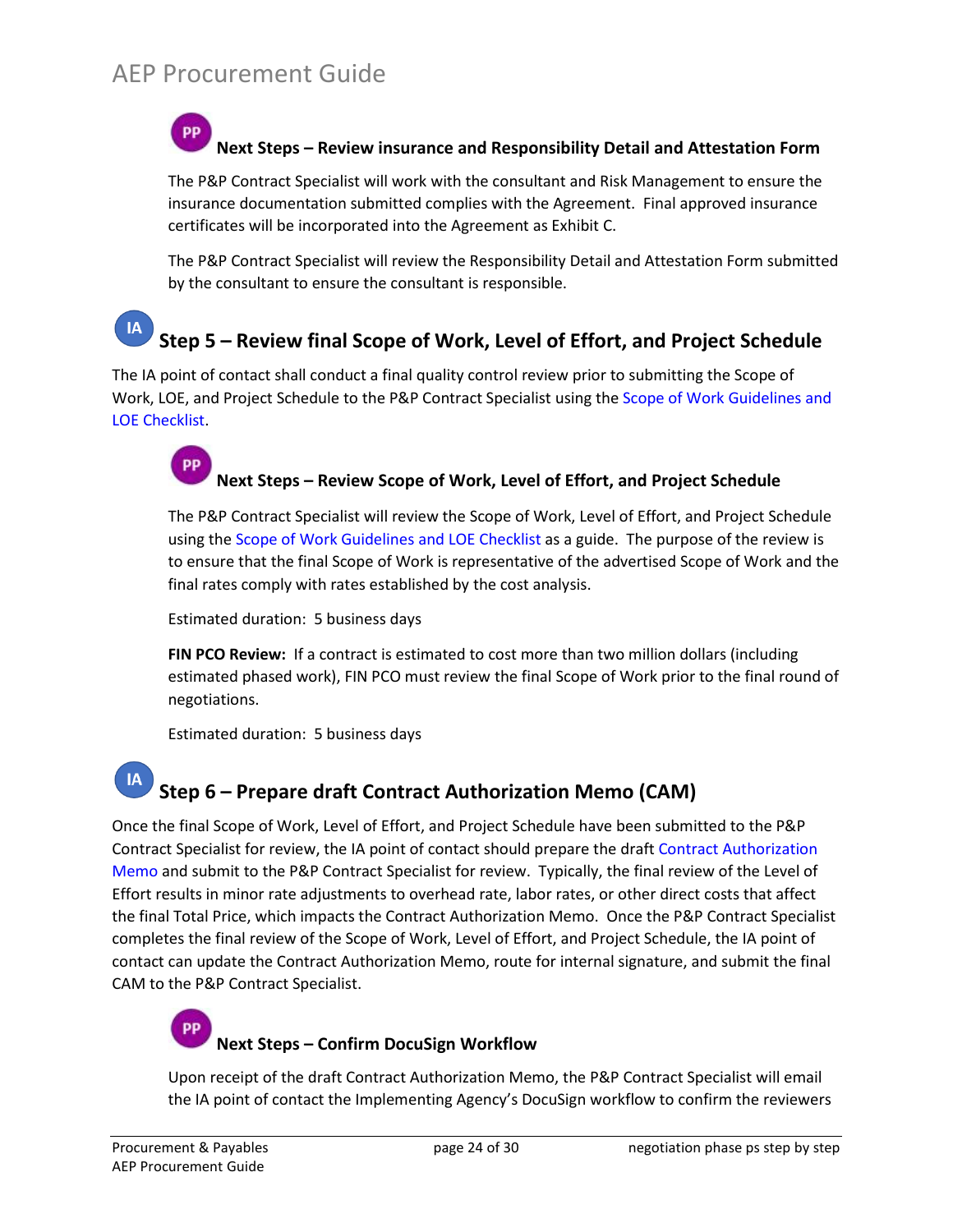and signer. If the designated signatories or reviewers are no longer applicable or will be out of the office, the P&P Contract Specialist will update the workflow. At this time, the P&P Contract Specialist will email the consultant to identify reviewers and the signer.

#### **IA Step 7 – Route final Contract Authorization Memo for signature**

Once the draft Contract Authorization Memo has been revised incorporating edits from the P&P Contract Specialist, the IA point of contact should route the final Contract Authorization Memo for signature and submit final signed Contract Authorization Memo to the P&P Contract Specialist.

#### PP **Next Steps – Issue Agreement for electronic signature**

Upon receipt of the final Contract Authorization Memo, the P&P Contract Specialist will issue the final Agreement via DocuSign.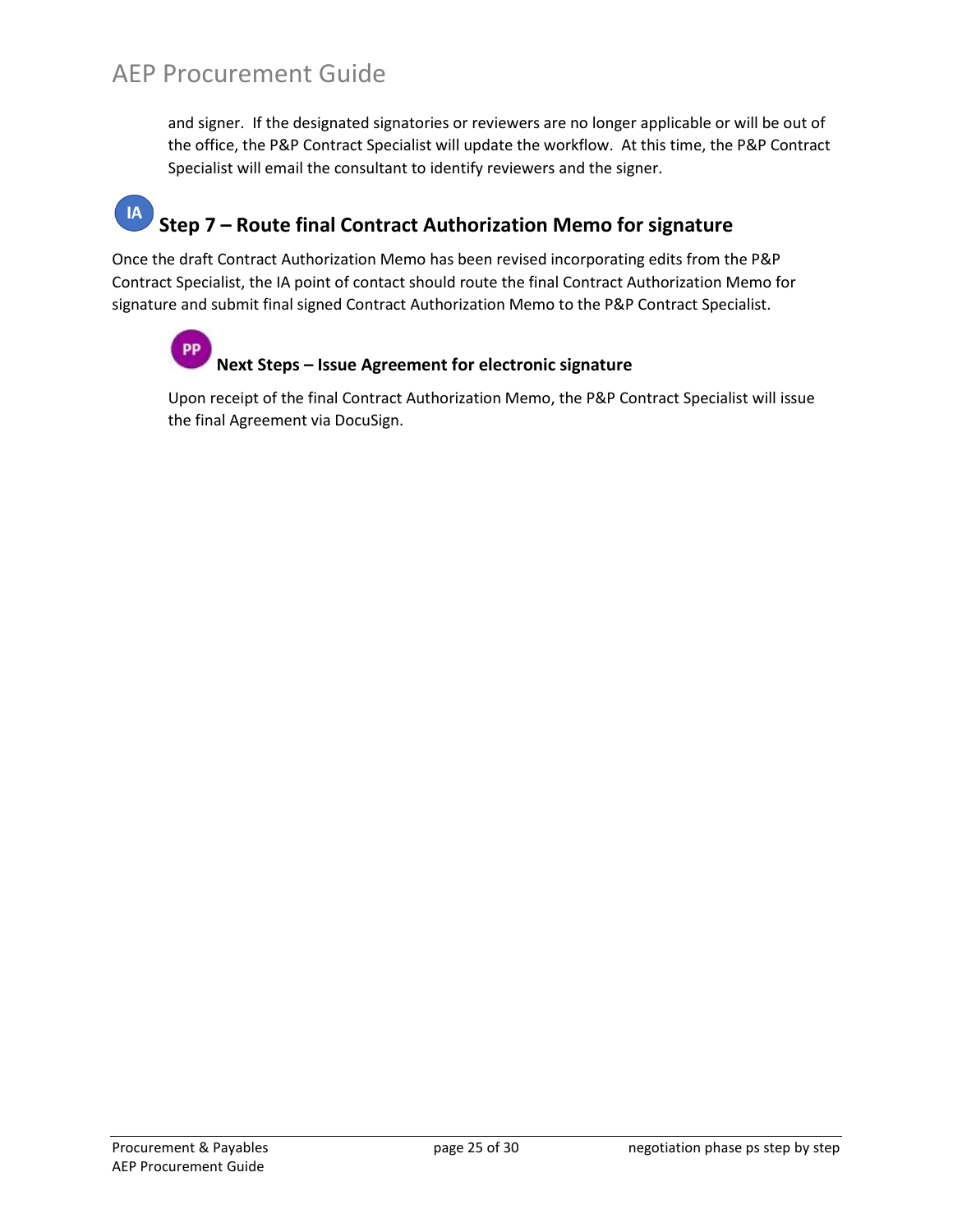# <span id="page-27-0"></span>**Negotiation Phase (work order) Step-by-Step Consultant Step 1 – Submit requested documentation**

The consultant's first steps after receiving the Notice of Intent to Award is to submit the requested financial documentation.

#### **PP Next Steps – Conduct Cost Analysis**

Upon receipt of the consultant's financial documentation, the P&P Contract Specialist will conduct a Cost Analysis. The P&P Contract Specialist will compile the proposed costs from the consultant (labor rates, overhead rates, other direct costs) into spreadsheets and email the draft contract rates to the consultant and IA point of contact for review and concurrence, requesting revisions or additions to the proposed rates from the consultant and IA point of contact.

# **Step 2 – Conduct Profit Analysis**

**IA** 

The P&P Contract Specialist will schedule a profit analysis meeting, via MS Teams, to review the Scope of Work and establish a profit range. Following that meeting, the P&P Contract Specialist will email the established profit range to the IA point of contact. This email will include an email template for the IA point of contact to send to the consultant to initiate profit negotiations.

#### **PP Next Steps – Review insurance and Responsibility Detail and Attestation Form**

The P&P Contract Specialist will work with the consultant and Risk Management to ensure the insurance documentation submitted complies with the Agreement. Final approved insurance certificates will be incorporated into the Agreement as Exhibit C.

**Standard Practice:** A Work Order Scope of Work may include tasks that require specialty insurance coverages such as US Longshore & Harborworkers', Marine Employer's Liability, Aviation Liability, etc. In order to expedite contract execution, P&P may execute a contract without obtaining evidence of the specialized coverage. In this case, the P&P Contract Specialist will issue a memo to the IA point of contact (and cc Risk Management) informing them that the contract does not have all required coverages and advise them to obtain those coverages prior to issuing a Work Order that requires such coverages.

The P&P Contract Specialist will review the Responsibility Detail and Attestation Form submitted by the consultant to ensure the consultant is responsible.

# **Step 3 – Prepare draft Contract Authorization Memo**

Once the contract rates have been reviewed and accepted by the consultant and IA point of contact, and profit rates have been negotiated, the IA point of contact should prepare the draf[t Contract](https://kc1.sharepoint.com/teams/FBOD/CC/aep/Contracting%20Documents/contract-authorization-memo-work-order.doc?d=w1ac686d6e0194459abb68e7b8198203b)  [Authorization Memo](https://kc1.sharepoint.com/teams/FBOD/CC/aep/Contracting%20Documents/contract-authorization-memo-work-order.doc?d=w1ac686d6e0194459abb68e7b8198203b) and submit to the P&P Contract Specialist for review. Upon receipt of any final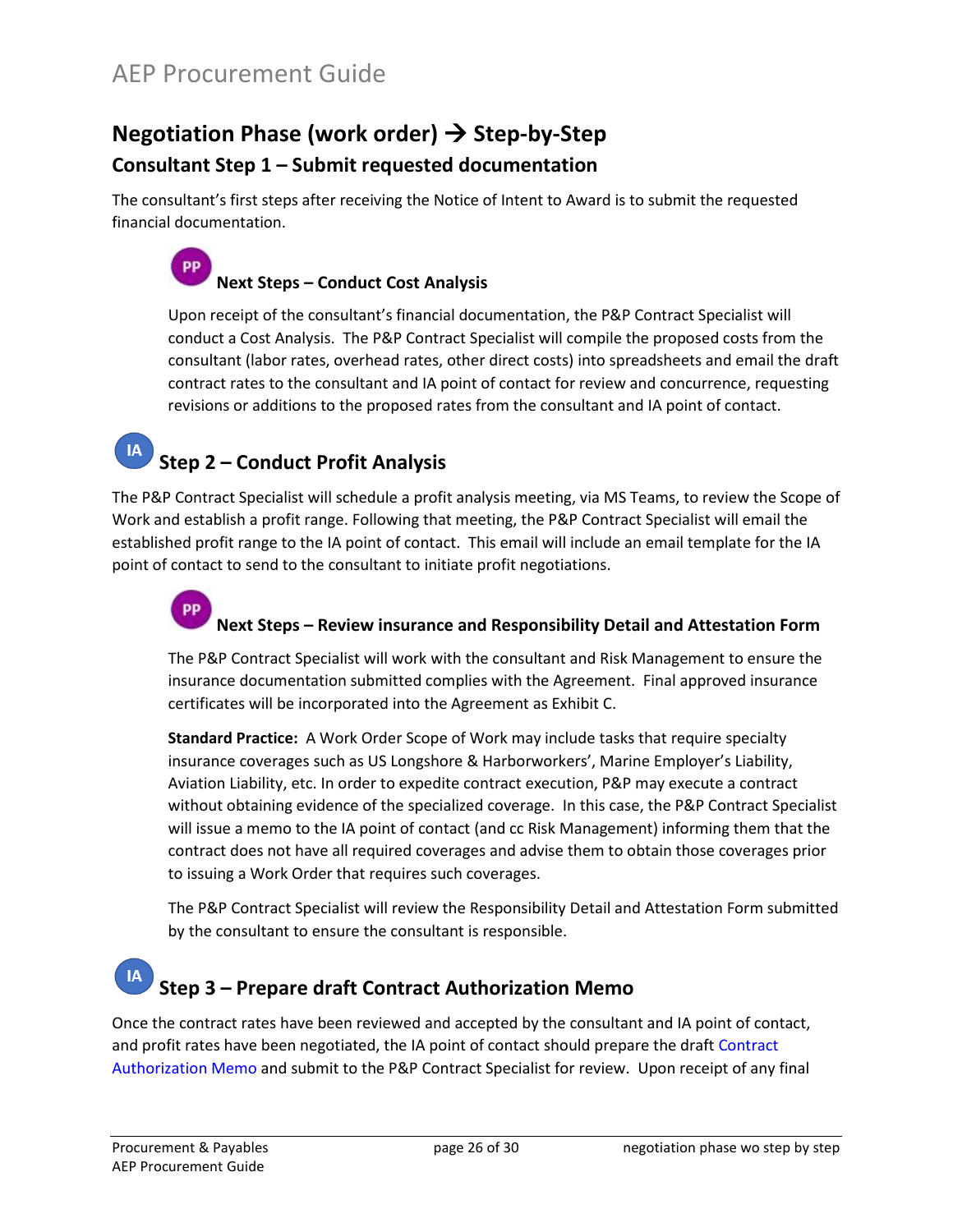edits from the P&P Contract Specialist, the IA point of contact should update the Contract Authorization Memo and route the final Contract Authorization Memo for signature.

#### **PP Nest Steps – Confirm DocuSign Workflow**

Upon receipt of the draft Contract Authorization Memo, the P&P Contract Specialist will email the IA point of contact the agency's DocuSign workflow to confirm the reviewers and signer. If the designated signatories or reviewers are no longer applicable or will be out of the office, the P&P Contract Specialist will update the workflow. At this time, the P&P Contract Specialist will email the consultant to identify reviewers and the signer.

#### **IA Step 4 – Route final Contract Authorization Memo for signature**

Once any edits have been made to the draft Contract Authorization Memo, the IA point of contact should route the final Contract Authorization Memo for signature and submit final signed Contract Authorization Memo to the P&P Contract Specialist.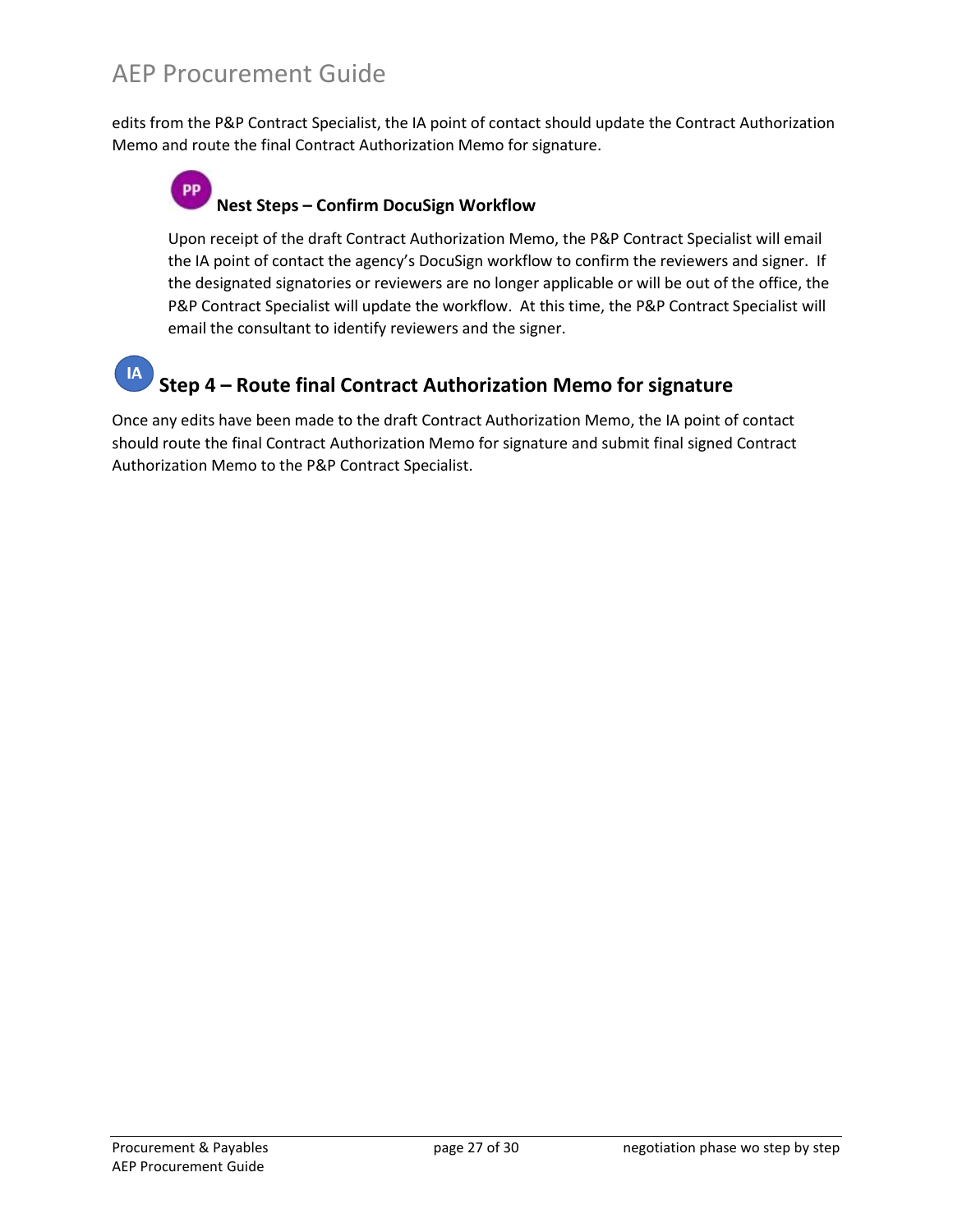# <span id="page-29-0"></span>**Execution Phase Overview**



The purpose of the execution phase is to issue the final Agreement for signature via DocuSign.

See the historical durations for A&E procurements by phase and contract type: [Estimated Timeline to](#page-10-0)  [procure AEP Services](#page-10-0)

#### **Execution Phase Task Overview:**

| # | task                         | document | CS                |  |
|---|------------------------------|----------|-------------------|--|
|   | compile Agreement            |          | $\checkmark$<br>́ |  |
|   | issue Agreement via DocuSign |          | $\checkmark$<br>́ |  |
|   | sign Agreement               |          |                   |  |

### **AEP Resources:**

Visit [AEP Collaboration](https://kc1.sharepoint.com/teams/FBOD/CC/aep/SitePages/Home.aspx) SharePoint site for AEP contracting resources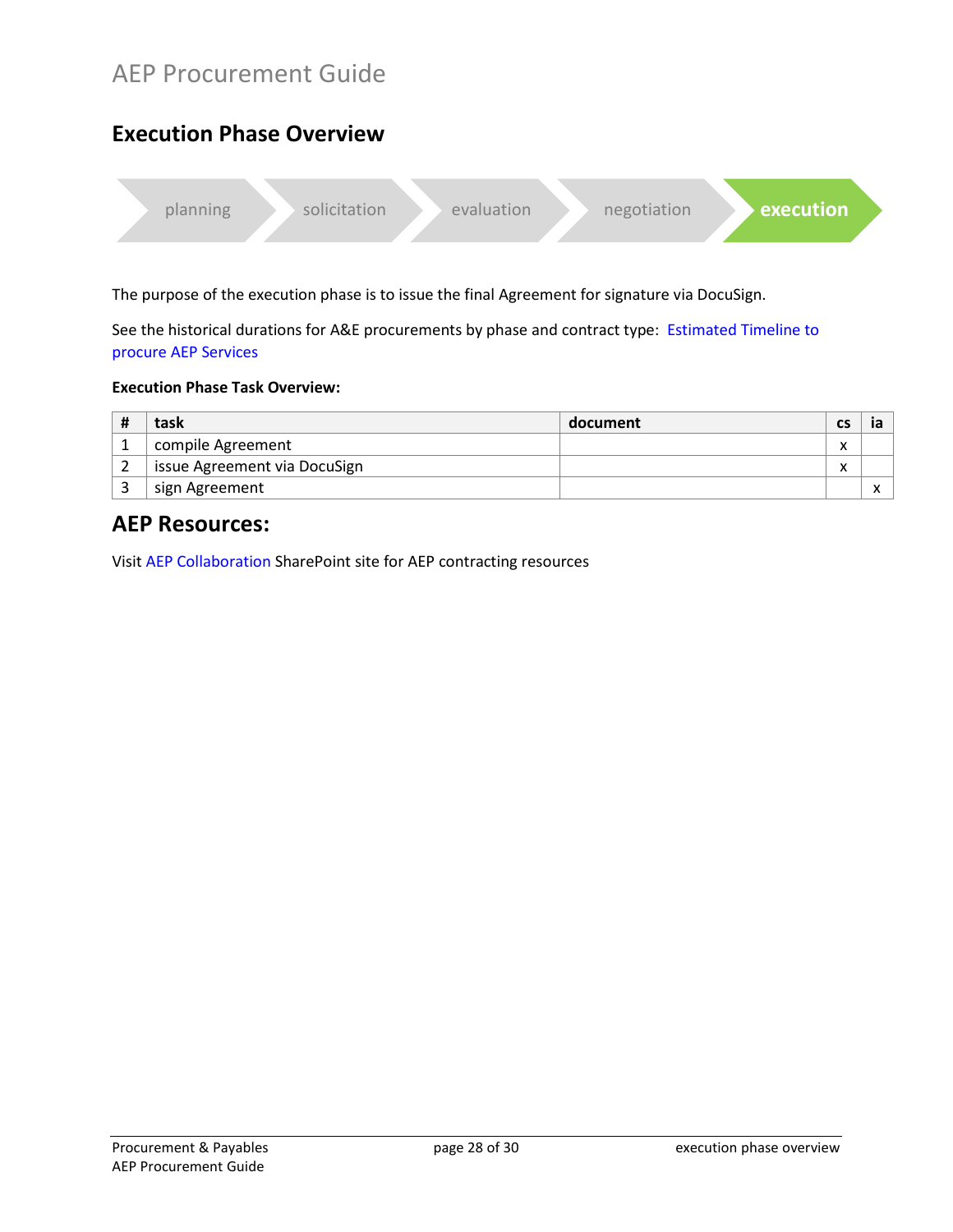# <span id="page-30-0"></span>**Execution Phase → Step-by-Step**

### **Next Steps – Compile and issue the Agreement**

Once the P&P Contract Specialist compiles the final Agreement, the A&E Team Lead conducts a final quality control review prior to issuance via DocuSign.

The final Agreement consists of the following documents:

| <b>Project Specific Agreements</b>      | <b>Work Order Agreements</b>            |
|-----------------------------------------|-----------------------------------------|
| Agreement                               | Agreement                               |
| Exhibit A - Scope of Work               | Exhibit A - Scope of Work               |
| Exhibit B - Cost Summary                | Exhibit B - Cost Summary                |
| Exhibit C - Insurance                   | Exhibit C - Insurance                   |
| Exhibit D - Key Personnel List          | Exhibit D - Key Personnel List          |
| Exhibit E - Project Schedule            | Exhibit E - federal terms if applicable |
| Exhibit F - Budget Crosswalk            |                                         |
| Exhibit G - federal terms if applicable |                                         |



**IA** 

# **IA and Consultant Step 1 – Review and approve or sign the Agreement**

All DocuSign reviewers will receive an email from DocuSign asking them to approve or decline the Agreement. Once all reviewers have approved the Agreement, DocuSign will email the Consultant signer to review and sign or decline. Once the consultant has signed the Agreement, DocuSign will email the County signer instructing them to review and sign or decline.

Department Director signs contract after determining compliance with all applicable contracting requirements and maintains executed contract according to department procedures.

#### **Exception: Federal agencies must provide a letter of concurrence, as required by federal regulations.**

**Standard Practice:** If revisions need to be made to the Agreement, the P&P Contract Specialist will void the DocuSign envelope and re-issue a revised Agreement. The P&P Contract Specialist will email all reviewers and signers specifying the updates that were made.

# **Step 2 – Download signed Agreement**

Once the consultant and County have signed the Agreement, the IA point of contact should download the signed Agreement for their records. P&P does not provide hard copies of the final signed Agreement.

#### **IA Step 3 – Issue Notice to Proceed**

Once the Agreement is signed by the consultant and County, the IA point of contact may issue the Notice to Proceed (applicable to project-specific contracts).